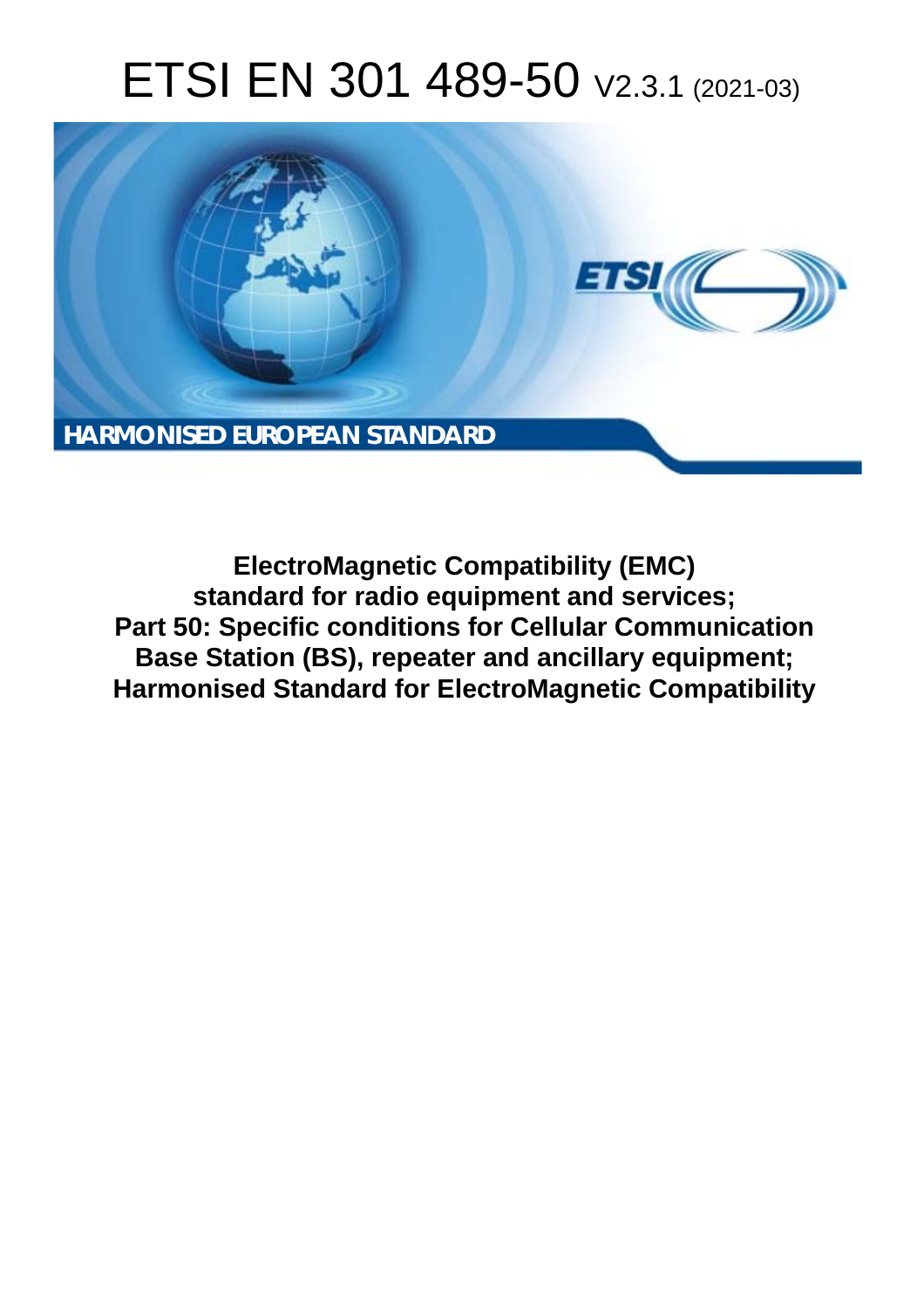Reference REN/ERM-EMC-407

Keywords

5G, EMC, GSM, harmonised standard, LTE, MSR, NR, OFDMA, WCDMA, WMAN

#### *ETSI*

#### 650 Route des Lucioles F-06921 Sophia Antipolis Cedex - FRANCE

Tel.: +33 4 92 94 42 00 Fax: +33 4 93 65 47 16

Siret N° 348 623 562 00017 - NAF 742 C Association à but non lucratif enregistrée à la Sous-Préfecture de Grasse (06) N° 7803/88

#### *Important notice*

The present document can be downloaded from: <http://www.etsi.org/standards-search>

The present document may be made available in electronic versions and/or in print. The content of any electronic and/or print versions of the present document shall not be modified without the prior written authorization of ETSI. In case of any existing or perceived difference in contents between such versions and/or in print, the prevailing version of an ETSI deliverable is the one made publicly available in PDF format at [www.etsi.org/deliver](http://www.etsi.org/deliver).

Users of the present document should be aware that the document may be subject to revision or change of status. Information on the current status of this and other ETSI documents is available at <https://portal.etsi.org/TB/ETSIDeliverableStatus.aspx>

If you find errors in the present document, please send your comment to one of the following services: <https://portal.etsi.org/People/CommiteeSupportStaff.aspx>

#### *Copyright Notification*

No part may be reproduced or utilized in any form or by any means, electronic or mechanical, including photocopying and microfilm except as authorized by written permission of ETSI. The content of the PDF version shall not be modified without the written authorization of ETSI. The copyright and the foregoing restriction extend to reproduction in all media.

> © ETSI 2021. All rights reserved.

**DECT™**, **PLUGTESTS™**, **UMTS™** and the ETSI logo are trademarks of ETSI registered for the benefit of its Members. **3GPP™** and **LTE™** are trademarks of ETSI registered for the benefit of its Members and of the 3GPP Organizational Partners. **oneM2M™** logo is a trademark of ETSI registered for the benefit of its Members and of the oneM2M Partners. **GSM®** and the GSM logo are trademarks registered and owned by the GSM Association.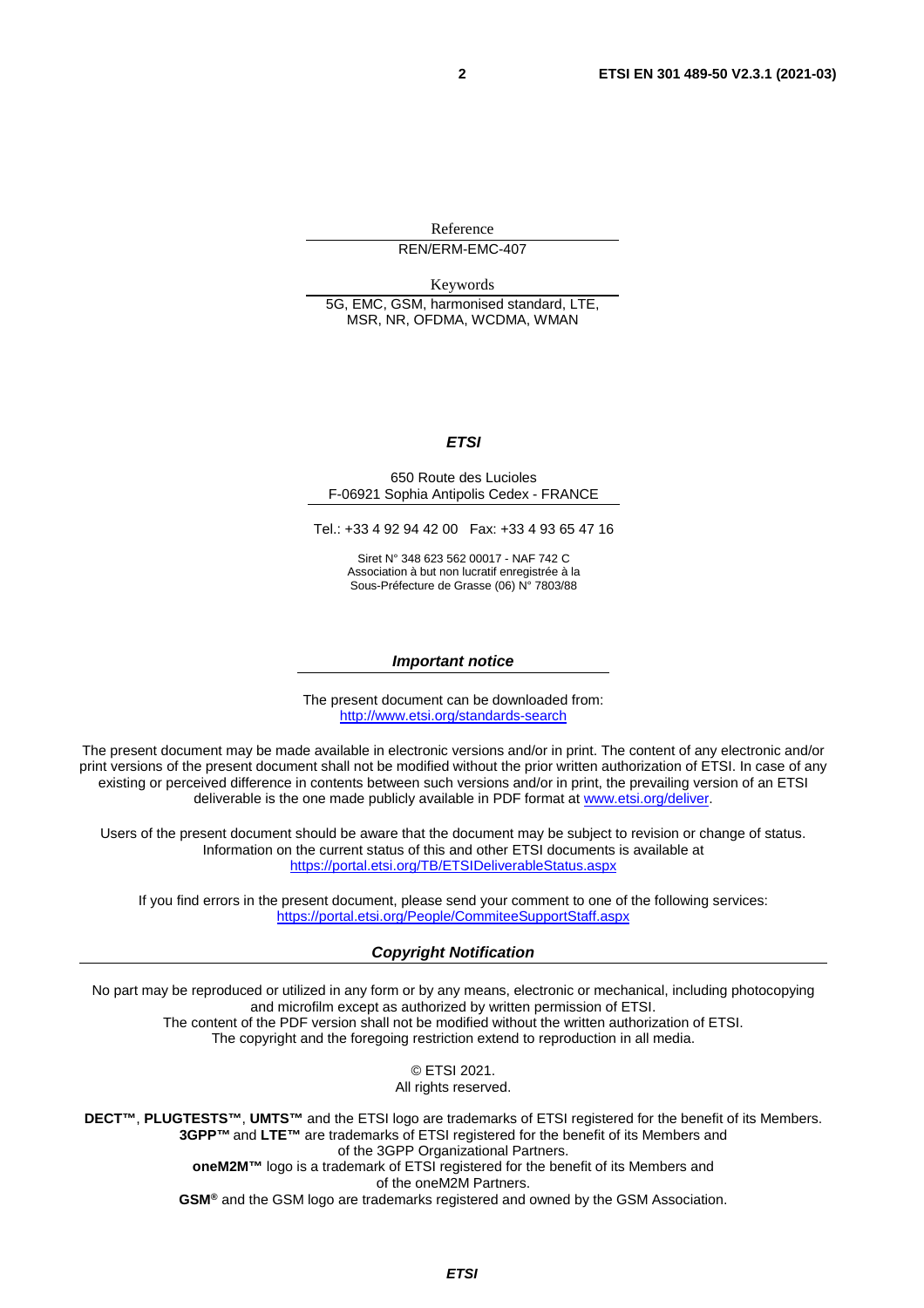# Contents

| 1                   |  |
|---------------------|--|
| 2                   |  |
| 2.1                 |  |
| 2.2                 |  |
| 3                   |  |
| 3.1                 |  |
| 3.2                 |  |
| 3.3                 |  |
| 4                   |  |
| 4.1                 |  |
| 4.2                 |  |
| 4.2.0               |  |
| 4.2.1               |  |
| 4.2.2               |  |
| 4.2.3               |  |
| 4.2.3.0             |  |
| 4.2.3.1             |  |
| 4.2.3.2<br>4.2.3.3  |  |
| 4.2.3.4             |  |
| 4.2.3.5             |  |
| 4.2.3.6             |  |
| 4.2.3.7             |  |
| 4.2.3.8             |  |
| 4.2.3.9             |  |
| 4.2.3.10            |  |
| 4.2.3.10.1          |  |
| 4.2.3.10.2          |  |
| 4.2.3.10.3<br>4.2.4 |  |
| 4.2.5               |  |
| 4.3                 |  |
| 4.3.0               |  |
| 4.3.1               |  |
| 4.3.1.0             |  |
| 4.3.1.1             |  |
| 4.3.2               |  |
| 4.3.2.0             |  |
| 4.3.2.1<br>4.3.2.2  |  |
| 4.3.3               |  |
| 4.4                 |  |
| 4.5                 |  |
| 4.6                 |  |
| 4.6.1               |  |
| 4.6.2               |  |
| 4.6.3               |  |
| 5                   |  |
| 5.0                 |  |
| 5.1                 |  |
| 5.1.1               |  |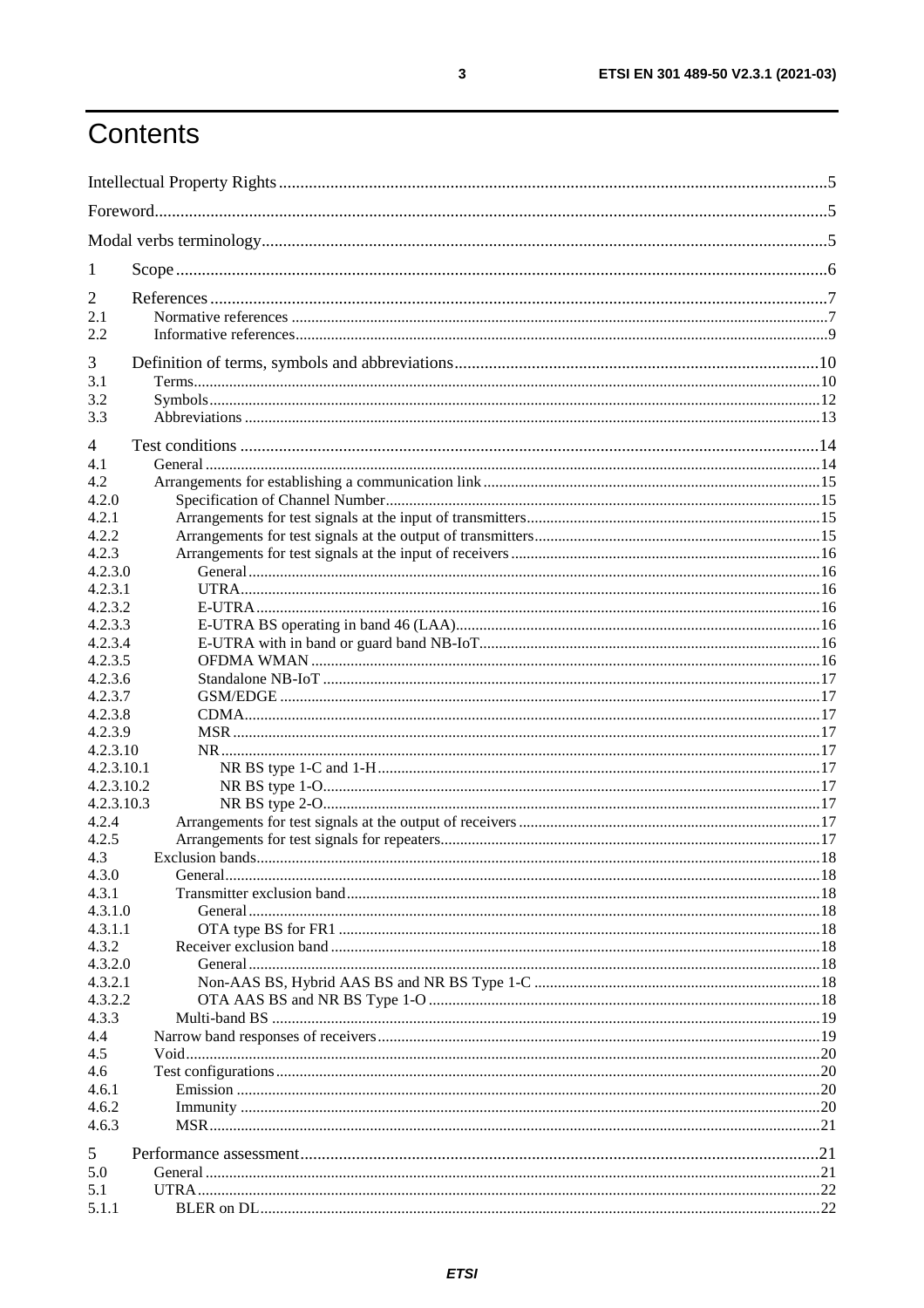| <b>Annex B (informative):</b> |                                                             |  |
|-------------------------------|-------------------------------------------------------------|--|
|                               |                                                             |  |
| <b>Annex A (informative):</b> | Relationship between the present document and the essential |  |
| 7.2.2                         |                                                             |  |
| 7.2.1                         |                                                             |  |
| 7.2                           |                                                             |  |
| 7.1                           |                                                             |  |
| 7                             |                                                             |  |
| 6.2.1                         |                                                             |  |
| 6.2.0                         |                                                             |  |
| 6.2                           |                                                             |  |
| 6.1.2                         |                                                             |  |
| 6.1.1.6                       |                                                             |  |
| 6.1.1.5                       |                                                             |  |
| 6.1.1.4                       |                                                             |  |
| 6.1.1.3                       |                                                             |  |
| 6.1.1.2                       |                                                             |  |
| 6.1.1.1                       |                                                             |  |
| 6.1.1                         |                                                             |  |
| 6.1.0                         |                                                             |  |
| 6.1                           |                                                             |  |
| 6                             |                                                             |  |
| 5.9                           |                                                             |  |
|                               |                                                             |  |
| 5.8                           |                                                             |  |
| 5.6.2<br>5.7                  |                                                             |  |
| 5.6.1                         |                                                             |  |
| 5.6                           |                                                             |  |
|                               |                                                             |  |
| 5.5.2.1<br>5.5.2.2            |                                                             |  |
| 5.5.2.0                       |                                                             |  |
| 5.5.2                         |                                                             |  |
| 5.5.1.2                       |                                                             |  |
| 5.5.1.1                       |                                                             |  |
| 5.5.1.0                       |                                                             |  |
| 5.5.1                         |                                                             |  |
| 5.5                           |                                                             |  |
| 5.4.2                         |                                                             |  |
| 5.4.1                         |                                                             |  |
| 5.4                           |                                                             |  |
| 5.3.2                         |                                                             |  |
| 5.3.1                         |                                                             |  |
| 5.3                           |                                                             |  |
| 5.2.2                         |                                                             |  |
| 5.2.1                         |                                                             |  |
| 5.2                           |                                                             |  |
| 5.1.2                         |                                                             |  |
|                               |                                                             |  |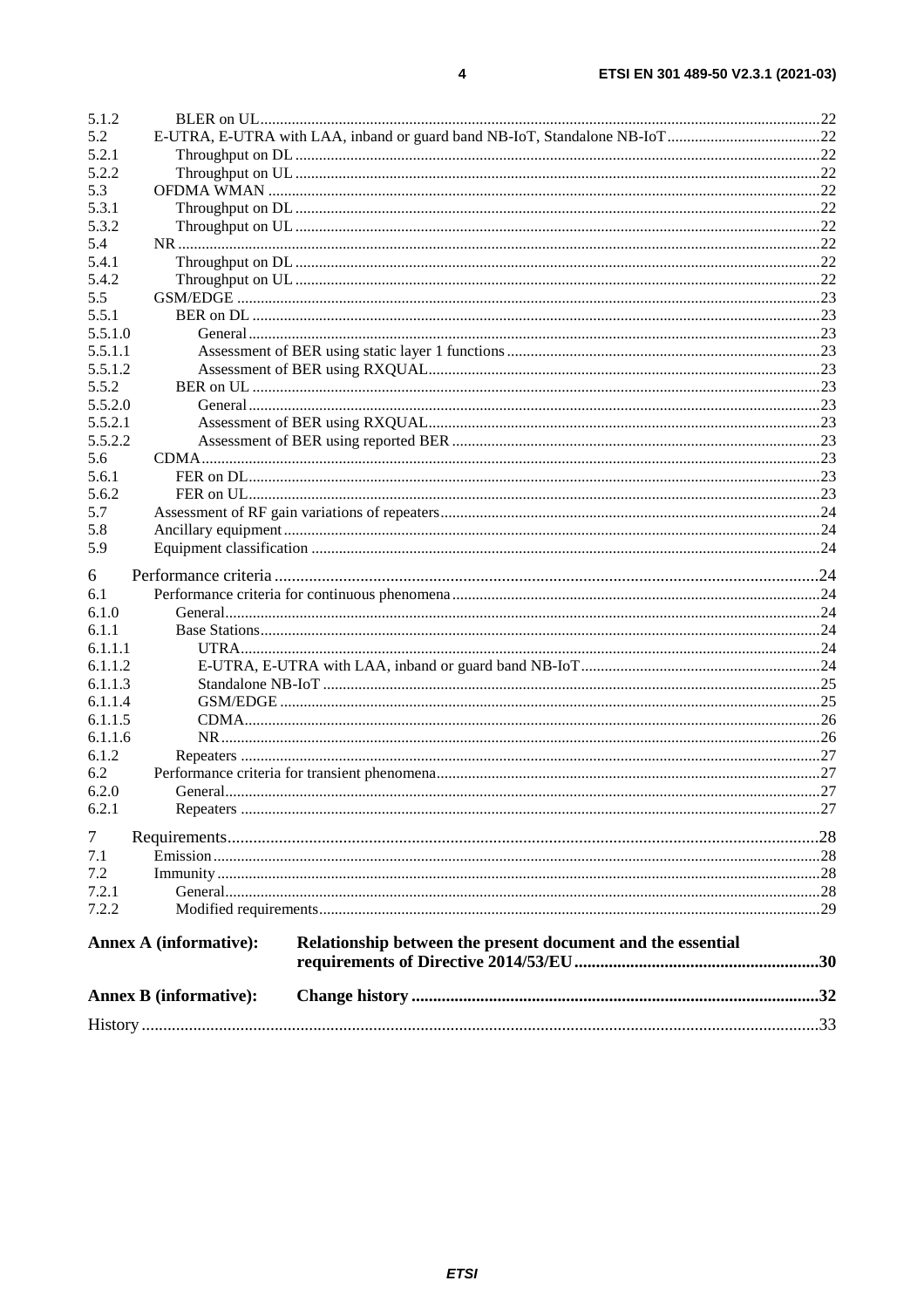# <span id="page-4-0"></span>Intellectual Property Rights

#### Essential patents

IPRs essential or potentially essential to normative deliverables may have been declared to ETSI. The information pertaining to these essential IPRs, if any, is publicly available for **ETSI members and non-members**, and can be found in ETSI SR 000 314: *"Intellectual Property Rights (IPRs); Essential, or potentially Essential, IPRs notified to ETSI in respect of ETSI standards"*, which is available from the ETSI Secretariat. Latest updates are available on the ETSI Web server (<https://ipr.etsi.org/>).

Pursuant to the ETSI IPR Policy, no investigation, including IPR searches, has been carried out by ETSI. No guarantee can be given as to the existence of other IPRs not referenced in ETSI SR 000 314 (or the updates on the ETSI Web server) which are, or may be, or may become, essential to the present document.

#### **Trademarks**

The present document may include trademarks and/or tradenames which are asserted and/or registered by their owners. ETSI claims no ownership of these except for any which are indicated as being the property of ETSI, and conveys no right to use or reproduce any trademark and/or tradename. Mention of those trademarks in the present document does not constitute an endorsement by ETSI of products, services or organizations associated with those trademarks.

# Foreword

This Harmonised European Standard (EN) has been produced by ETSI Technical Committee Electromagnetic compatibility and Radio spectrum Matters (ERM).

The present document has been prepared under the Commission's standardisation request C(2015) 5376 final [\[i.15\]](#page-9-0) to provide one voluntary means of conforming to the essential requirements of Directive 2014/53/EU on the harmonisation of the laws of the Member States relating to the making available on the market of radio equipment and repealing Directive 1999/5/EC [\[i.1](#page-8-0)].

Once the present document is cited in the Official Journal of the European Union under that Directive, compliance with the normative clauses of the present document given in table A.1 confers, within the limits of the scope of the present document, a presumption of conformity with the corresponding essential requirements of that Directive and associated EFTA regulations.

| <b>National transposition dates</b>                                                         |                  |  |  |
|---------------------------------------------------------------------------------------------|------------------|--|--|
| Date of adoption of this EN:                                                                | 9 March 2021     |  |  |
| Date of latest announcement of this EN (doa):                                               | 30 June 2021     |  |  |
| Date of latest publication of new National Standard<br>or endorsement of this $EN$ (dop/e): | 31 December 2021 |  |  |
| Date of withdrawal of any conflicting National Standard (dow):                              | 31 December 2022 |  |  |

# Modal verbs terminology

In the present document "**shall**", "**shall not**", "**should**", "**should not**", "**may**", "**need not**", "**will**", "**will not**", "**can**" and "**cannot**" are to be interpreted as described in clause 3.2 of the [ETSI Drafting Rules](https://portal.etsi.org/Services/editHelp!/Howtostart/ETSIDraftingRules.aspx) (Verbal forms for the expression of provisions).

"**must**" and "**must not**" are **NOT** allowed in ETSI deliverables except when used in direct citation.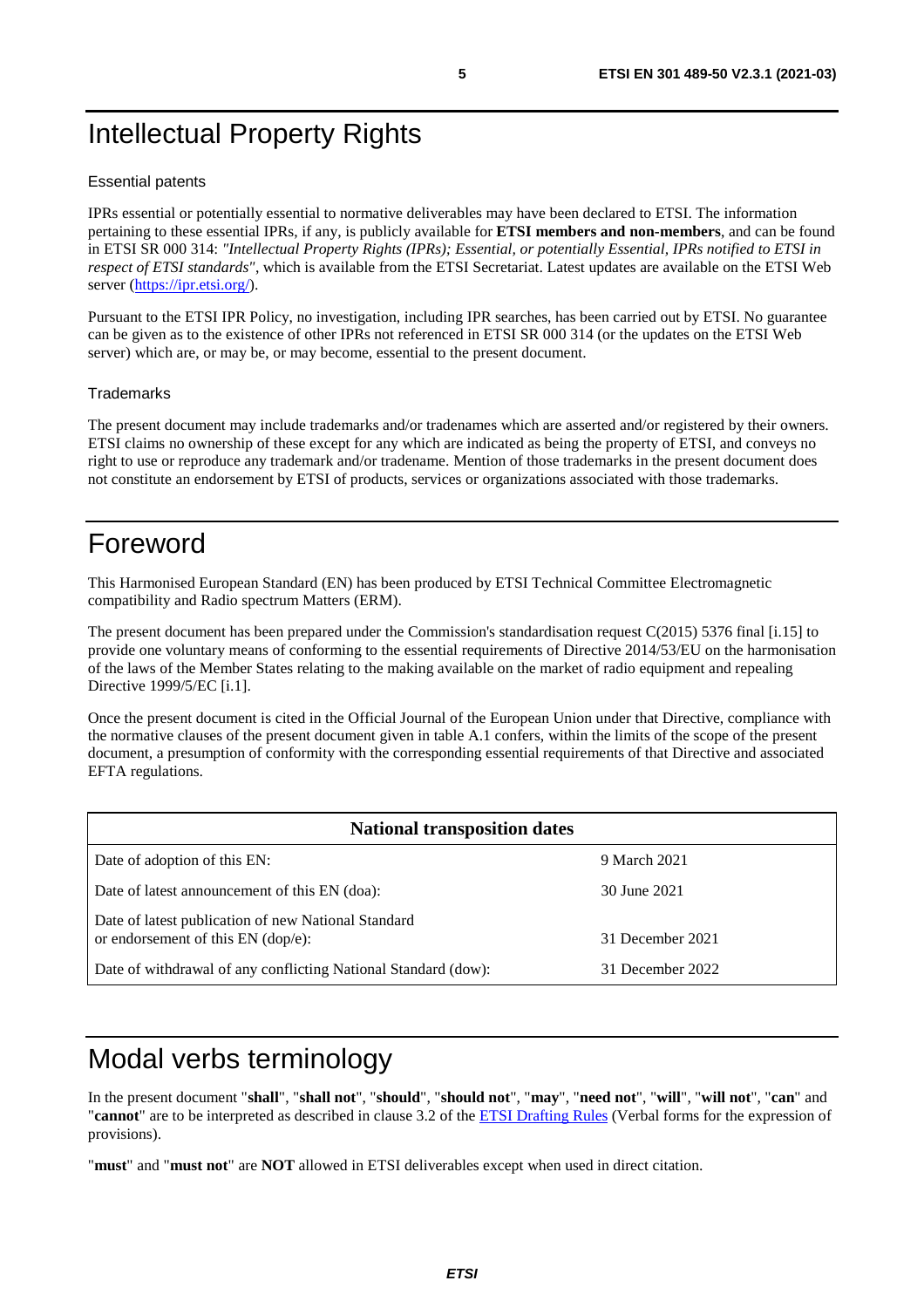# <span id="page-5-0"></span>1 Scope

The present document specifies technical characteristics and methods of measurements in respect of ElectroMagnetic Compatibility (EMC) for the following equipment types*:* 

- 1) digital cellular base station equipment, including BS with antenna ports and BS without antenna ports;
- 2) repeaters;
- 3) associated ancillary equipment.

Including individual and combinations of technologies listed in table 1.

| <b>Technology</b><br>(Air technology)                                                                                      | <b>Technology Generation</b> | <b>Standard SET</b>                | <b>ETSI Standard</b>                                                                                                            |  |
|----------------------------------------------------------------------------------------------------------------------------|------------------------------|------------------------------------|---------------------------------------------------------------------------------------------------------------------------------|--|
| <b>GSM</b><br>(GSM/EDGE)                                                                                                   | 2G/3G                        | IMT-2000 SC (single carrier)       | <b>ETSI EN 301 502 [8]</b><br>ETSI TS 137 104 [21]<br>ETSI TS 137 141 [12]                                                      |  |
| <b>CDMA 2000</b>                                                                                                           | 3G                           | CDMA2000 (IMT-MC multi<br>carrier) | ETSI EN 301 526 [i.2]<br>ETSI EN 301 908-5 [i.7]<br>ETSI EN 301 908-7 [i.8]<br>ETSI EN 301 449 [i.11]<br>ETSI EN 302 426 [i.12] |  |
| <b>UMTS</b><br>(UTRA, W-CDMA)                                                                                              | 3G                           | IMT-2000 Direct Spread             | ETSI TS 125 104 [i.3]<br>ETSI TS 125 105 [i.4]<br>ETSI TS 125 106 [i.5]                                                         |  |
| LTE (see note 1)<br>(E-UTRA)                                                                                               | 4G                           | IMT-advanced                       | ETSI TS 136 104 [5]<br>ETSI TS 136 141[6]<br>ETSI TS 136 106 [i.6]<br>ETSI TS 136 143 [25]                                      |  |
| LTE (see note 1)<br>(E-UTRA), AAS                                                                                          | 4G                           | IMT-advanced                       | ETSI TS 136 104 [5]<br>ETSI TS 137 114 [31]<br>ETSI TS 137 145-1 [13]<br>ETSI TS 137 145-2 [14]                                 |  |
| MSR (see note 2)<br><b>AAS</b>                                                                                             | 4G                           | IMT-advanced                       | ETSI TS 137 104 [21]<br>ETSI TS 137 141 [12]<br>ETSI TS 137 114 [31]<br>ETSI TS 137 145-1 [13]<br>ETSI TS 137 145-2 [14]        |  |
| <b>WMAN</b><br>(OFDMA)                                                                                                     | 3G                           | IMT-2000 OFDMA                     | ETSI EN 301 908-22 [16]                                                                                                         |  |
| <b>NR</b><br><b>OTA</b>                                                                                                    | 5G                           | IMT-advanced                       | ETSI TS 138 104 [20]<br>ETSI TS 138 141-1 [10]<br>ETSI TS 138 141-2 [17]                                                        |  |
| <b>Standalone NB-IoT</b>                                                                                                   | 4G                           | <b>IMT-2000</b>                    | ETSI TS 136 104 [5]                                                                                                             |  |
| NOTE 1: Including LAA, inband NB-IoT or guard band NB-IoT.<br>NOTE 2: Combination of technologies GSM, W-CDMA, LTE and NR. |                              |                                    |                                                                                                                                 |  |

#### **Table 1: Cellular Mobile Communication Technologies**

Technical specifications related to the antenna port and emissions from the enclosure port of Base Station (BS), combinations of radio and associated ancillary equipment or repeaters are not included in the present document. Such technical specifications are found in the relevant product standards for the effective use of the radio spectrum.

The environmental classification and the emission and immunity requirements used in the present document are as stated in ETSI EN 301 489-1 [[1\]](#page-6-0), except for any special conditions included in the present document.

NOTE: The relationship between the present document and essential requirements of article 3.1(b) of Directive 2014/53/EU [\[i.1](#page-8-0)] is given in Annex A.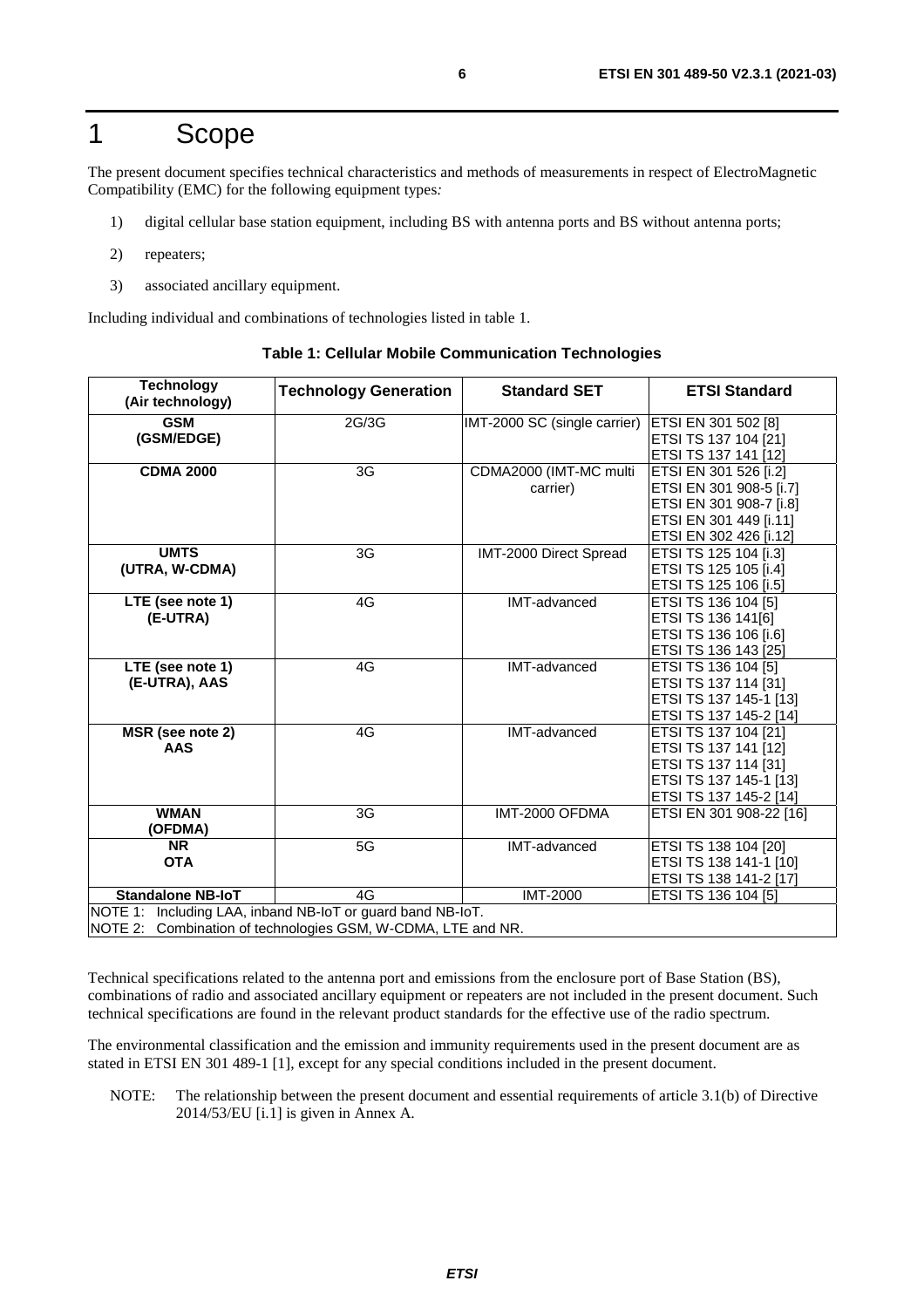# <span id="page-6-0"></span>2 References

# 2.1 Normative references

References are either specific (identified by date of publication and/or edition number or version number) or nonspecific. For specific references, only the cited version applies. For non-specific references, the latest version of the referenced document (including any amendments) applies.

Referenced documents which are not found to be publicly available in the expected location might be found at <https://docbox.etsi.org/Reference>.

NOTE: While any hyperlinks included in this clause were valid at the time of publication, ETSI cannot guarantee their long term validity.

The following referenced documents are necessary for the application of the present document.

| $[1]$  | ETSI EN 301 489-1 (V2.2.3) (11-2019): "ElectroMagnetic Compatibility (EMC) standard for<br>radio equipment and services; Part 1: Common technical requirements; Harmonised Standard for<br>ElectroMagnetic Compatibility".                                                                                                |
|--------|---------------------------------------------------------------------------------------------------------------------------------------------------------------------------------------------------------------------------------------------------------------------------------------------------------------------------|
| $[2]$  | ETSI TS 125 141 (V15.4.0) (04-2019): "Universal Mobile Telecommunications System (UMTS);<br>Base Station (BS) conformance testing (FDD) (3GPP TS 25.141 version 15.4.0 Release 15)".                                                                                                                                      |
| $[3]$  | ETSI TS 125 142 (V15.0.1) (07-2018): "Universal Mobile Telecommunications System (UMTS);<br>Base Station (BS) conformance testing (TDD) (3GPP TS 25.142 version 15.0.1 Release 15)".                                                                                                                                      |
| $[4]$  | ETSI TS 125 143 (V15.0.0) (07-2018): "Universal Mobile Telecommunications System (UMTS);<br>UTRA repeater conformance testing (3GPP TS 25.143 version 15.0.0 Release 15)".                                                                                                                                                |
| $[5]$  | ETSI TS 136 104 (V15.8.0) (10-2019): "LTE; Evolved Universal Terrestrial Radio Access<br>(E-UTRA); Base Station (BS) radio transmission and reception (3GPP TS 36.104 version 15.8.0<br>Release 15)".                                                                                                                     |
| [6]    | ETSI TS 136 141 (V15.8.0) (10-2019): "LTE; Evolved Universal Terrestrial Radio Access<br>(E-UTRA); Base Station (BS) conformance testing (3GPP TS 36.141 version 15.8.0 Release 15)".                                                                                                                                     |
| $[7]$  | ETSI TS 145 008 (V15.6.0) (04-2020): "Digital cellular telecommunications system (Phase $2+$ )<br>(GSM); GSM/EDGE Radio subsystem link control (3GPP TS 45.008 version 15.6.0 Release 15)".                                                                                                                               |
| [8]    | ETSI EN 301 502 (V12.5.2) (03-2017): "Global System for Mobile communications (GSM); Base<br>Station (BS) equipment; Harmonised Standard covering the essential requirements of article 3.2 of<br>the Directive 2014/53/EU".                                                                                              |
| [9]    | ETSI TS 151 021 (V15.3.0) (04-2020): "Digital cellular telecommunications system (Phase $2+$ )<br>(GSM); Base Station System (BSS) equipment specification; Radio aspects (3GPP TS 51.021<br>version 15.3.0 Release 15)".                                                                                                 |
| $[10]$ | ETSI TS 138 141-1 (V15.5.0) (04-2020): "5G; NR; Base Station (BS) conformance testing; Part 1:<br>Conducted conformance testing (3GPP TS 38.141-1 version 15.5.0 Release 15)".                                                                                                                                            |
| $[11]$ | ETSI TS 138 101-4 (V15.5.0) (04-2020): "5G; NR; User Equipment (UE) radio transmission and<br>reception; Part 4: Performance requirements (3GPP TS 38.101-4 version 15.5.0 Release 15)".                                                                                                                                  |
| $[12]$ | ETSI TS 137 141 (V15.10.0) (04-2020): "Digital cellular telecommunications system (Phase $2+$ )<br>(GSM); Universal Mobile Telecommunications System (UMTS); LTE; 5G; NR, E-UTRA, UTRA<br>and GSM/EDGE; Multi-Standard Radio (MSR) Base Station (BS) conformance testing (3GPP<br>TS 37.141 version 15.10.0 Release 15)". |
| $[13]$ | ETSI TS 137 145-1 (V15.6.0) (01-2020): "Universal Mobile Telecommunications System<br>(UMTS); LTE; Active Antenna System (AAS) Base Station (BS) conformance testing; Part 1:<br>conducted conformance testing (3GPP TS 37.145-1 version 15.6.0 Release 15)".                                                             |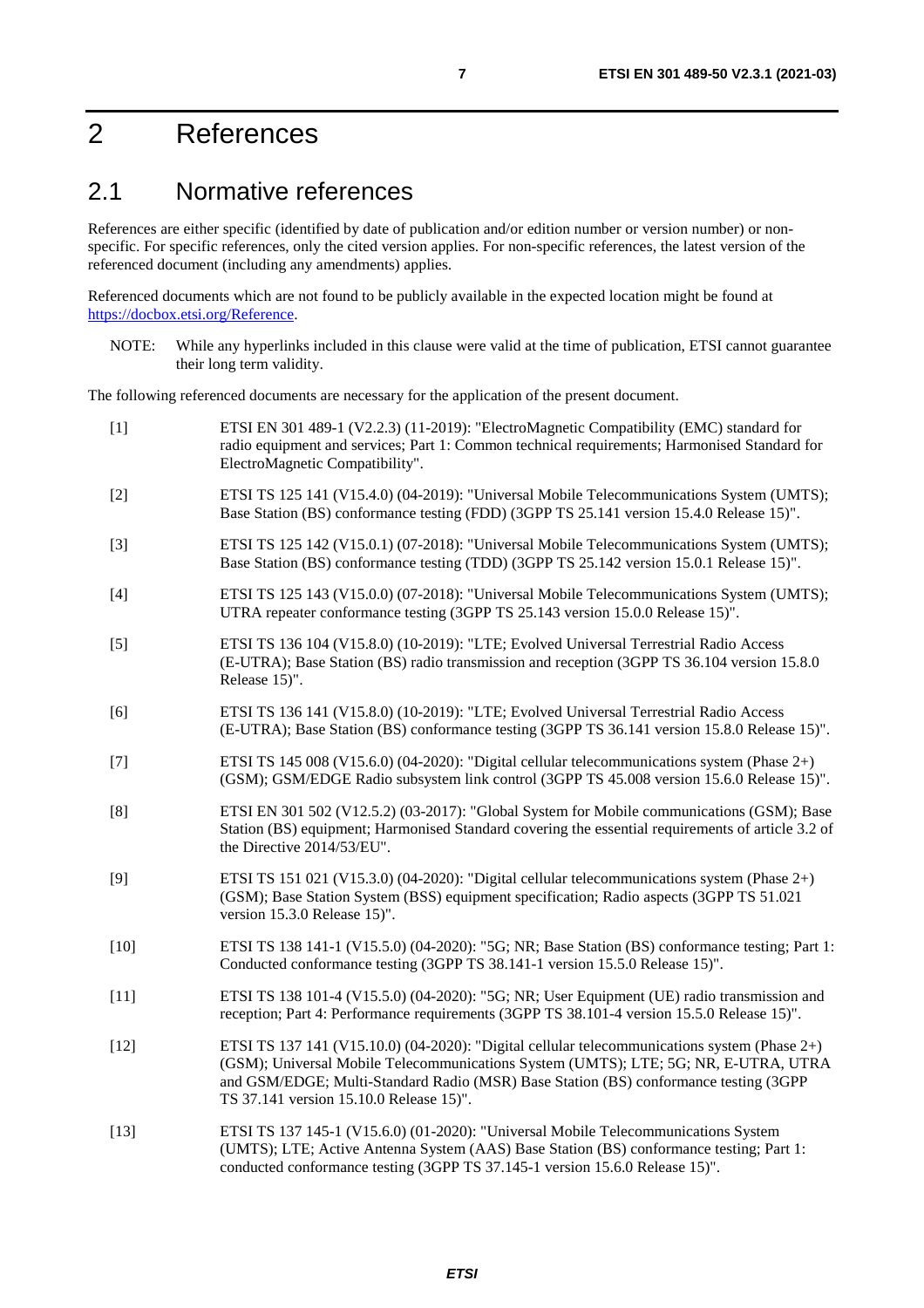- <span id="page-7-0"></span>[14] ETSI TS 137 145-2 (V15.6.0) (01-2020): "Universal Mobile Telecommunications System (UMTS); LTE; Active Antenna System (AAS) Base Station (BS) conformance testing; Part 2: radiated conformance testing (3GPP TS 37.145-2 version 15.6.0 Release 15)".
- [15] ETSI EN 301 908-20 (V6.3.1) (05-2016): "IMT cellular networks; Harmonised Standard covering the essential requirements of article 3.2 of the Directive 2014/53/EU; Part 20: OFDMA TDD WMAN (Mobile WiMAX™) TDD Base Stations (BS)".
- [16] ETSI EN 301 908-22 (V6.1.1) (07-2016): "IMT cellular networks; Harmonised Standard covering the essential requirements of article 3.2 of the Directive 2014/53/EU; Part 22: OFDMA TDD WMAN (Mobile WiMAX™) FDD Base Stations (BS)".
- [17] ETSI TS 138 141-2 (V15.5.0) (04-2020): "5G; NR; Base Station (BS) conformance testing; Part 2: Radiated conformance testing (3GPP TS 38.141-2 version 15.5.0 Release 15)".
- [18] TIA-97 (2014): "Recommended Minimum Performance Standard for cdma2000 Spread Spectrum Base Stations".
- [19] TIA-2000 Series, Revision F (2014): "Introduction to CDMA2000 spread spectrum systems \*\*Includes TIA-2000.1 (2013), TIA-2000.2 (2014), TIA-2000.3 (2014), TIA-2000.4 (2014), and TIA-2000.5 \*\*".
- [20] ETSI TS 138 104 (V15.9.0) (04-2020): "5G; NR; Base Station (BS) radio transmission and reception (3GPP TS 38.104 version 15.9.0 Release 15)".
- [21] ETSI TS 137 104 (V15.10.0) (04-2020): "Digital cellular telecommunications system (Phase 2+) (GSM); Universal Mobile Telecommunications System (UMTS); LTE; 5G; NR, E-UTRA, UTRA and GSM/EDGE; Multi-Standard Radio (MSR) Base Station (BS) radio transmission and reception (3GPP TS 37.104 version 15.10.0 Release 15)".
- [22] ETSI TS 125 101 (V15.3.0) (05-2019): "Universal Mobile Telecommunications System (UMTS); User Equipment (UE) radio transmission and reception (FDD) (3GPP TS 25.101 version 15.3.0 Release 15)".
- [23] ETSI TS 125 102 (V15.0.0) (10-2018): "Universal Mobile Telecommunications System (UMTS); User Equipment (UE) radio transmission and reception (TDD) (3GPP TS 25.102 version 15.0.0 Release 15)".
- [24] ETSI TS 136 101 (V15.10.0) (04-2020): "LTE; Evolved Universal Terrestrial Radio Access (E-UTRA); User Equipment (UE) radio transmission and reception (3GPP TS 36.101 version 15.10.0 Release 15)".
- [25] ETSI TS 136 143 (V15.0.0) (09-2018): "LTE; Evolved Universal Terrestrial Radio Access (E-UTRA); FDD repeater conformance testing (3GPP TS 36.143 version 15.0.0 Release 15)".
- [26] ETSI TS 151 010-1 (V13.8.0) (07-2019): "Digital cellular telecommunications system (Phase 2+) (GSM); Mobile Station (MS) conformance specification; Part 1: Conformance specification (3GPP TS 51.010-1 version 13.8.0 Release 13)".
- [27] ETSI TS 137 105 (V15.8.0) (01-2020): "Universal Mobile Telecommunications System (UMTS); LTE; Active Antenna System (AAS) Base Station (BS) transmission and reception (3GPP TS 37.105 version 15.8.0 Release 15)".
- [28] **Void.**
- [29] **Void.**
- [30] ETSI TS 137 113 (V15.8.0) (01-2020): "Digital cellular telecommunications system (Phase 2+) (GSM); Universal Mobile Telecommunications System (UMTS); LTE; NR, E-UTRA, UTRA and GSM/EDGE; Multi-Standard Radio (MSR) Base Station (BS) Electromagnetic Compatibility (EMC) (3GPP TS 37.113 version 15.8.0 Release 15)".
- [31] ETSI TS 137 114 (V15.8.0) (04-2020): "Universal Mobile Telecommunications System (UMTS); LTE; Active Antenna System (AAS) Base Station (BS) Electromagnetic Compatibility (EMC) (3GPP TS 37.114 version 15.8.0 Release 15)".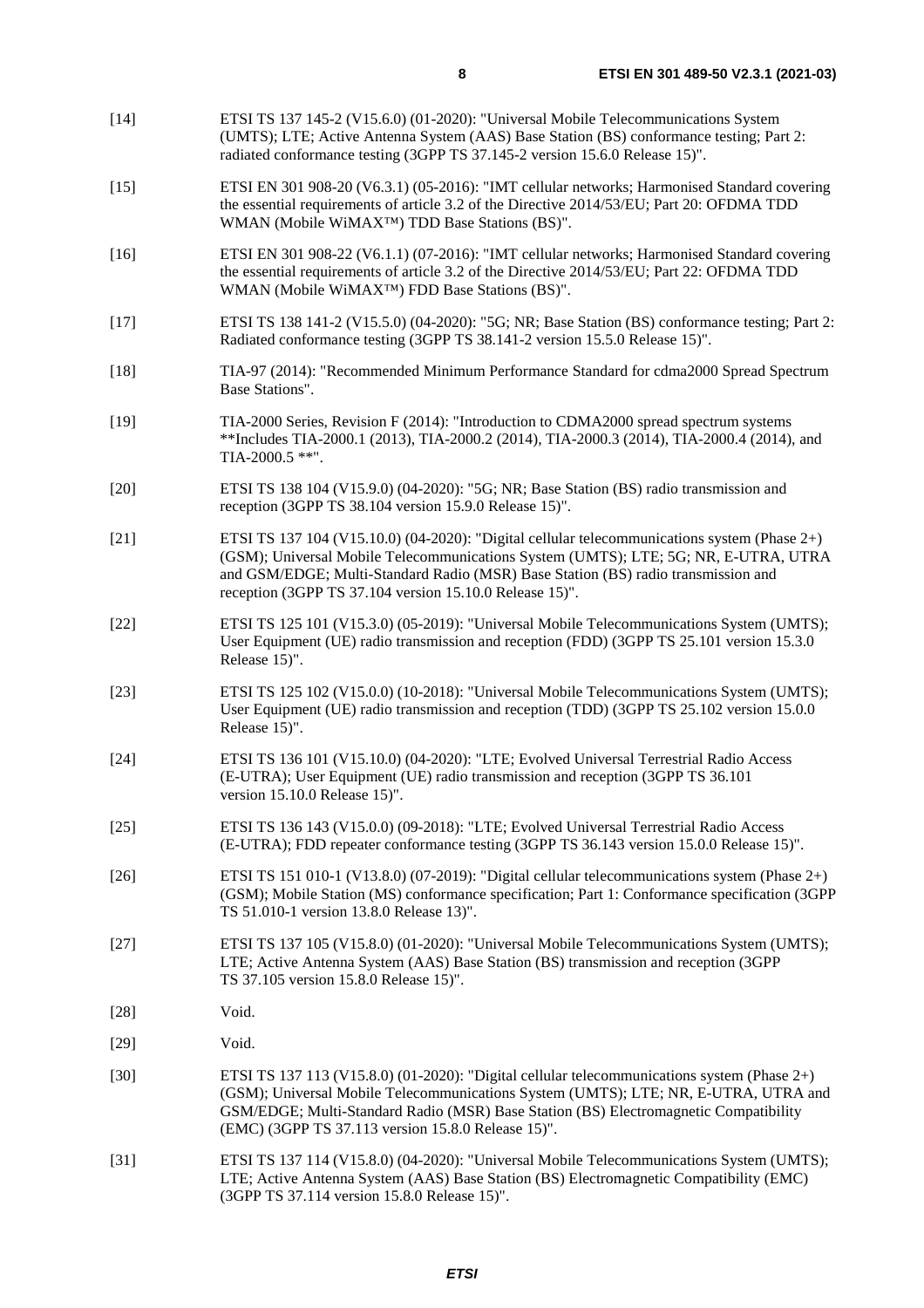# <span id="page-8-0"></span>2.2 Informative references

References are either specific (identified by date of publication and/or edition number or version number) or non-specific. For specific references, only the cited version applies. For non-specific references, the latest version of the referenced document (including any amendments) applies.

NOTE: While any hyperlinks included in this clause were valid at the time of publication, ETSI cannot guarantee their long term validity.

The following referenced documents are not necessary for the application of the present document but they assist the user with regard to a particular subject area.

[i.1] Directive 2014/53/EU of the European Parliament and of the Council of 16 April 2014 on the harmonisation of the laws of the Member States relating to the making available on the market of radio equipment and repealing Directive 1999/5/EC. [i.2] ETSI EN 301 526 (V1.1.1) (07-2006): "Electromagnetic compatibility and Radio spectrum Matters (ERM); Harmonized EN for CDMA spread spectrum mobile stations operating in the 450 MHz cellular band (CDMA 450) and 410, 450 and 870 MHz PAMR bands (CDMA-PAMR) covering essential requirements of article 3.2 of the R&TTE Directive". [i.3] ETSI TS 125 104 (V15.5.0) (04-2019): "Universal Mobile Telecommunications System (UMTS); Base Station (BS) radio transmission and reception (FDD) (3GPP TS 25.104 version 15.5.0 Release 15)". [i.4] ETSI TS 125 105 (V15.0.0) (07-2018): "Universal Mobile Telecommunications System (UMTS); Base Station (BS) radio transmission and reception (TDD) (3GPP TS 25.105 version 15.0.0 Release 15)". [i.5] ETSI TS 125 106 (V15.0.0) (07-2018): "Universal Mobile Telecommunications System (UMTS); UTRA repeater radio transmission and reception (3GPP TS 25.106 version 15.0.0 Release 15)". [i.6] ETSI TS 136 106 (V15.0.0) (09-2018): "LTE; Evolved Universal Terrestrial Radio Access (E-UTRA); FDD repeater radio transmission and reception (3GPP TS 36.106 version 15.0.0 Release 15)". [i.7] ETSI EN 301 908-5 (V5.2.1) (09-2011): "IMT cellular networks; Harmonized EN covering the essential requirements of article 3.2 of the R&TTE Directive; Part 5: CDMA Multi-Carrier (cdma2000) Base Stations (BS)". [i.8] ETSI EN 301 908-7 (V4.2.1) (03-2010): "Electromagnetic compatibility and Radio spectrum Matters (ERM); Base Stations (BS), Repeaters and User Equipment (UE) for IMT-2000 Third-Generation cellular networks; Part 7: Harmonized EN for IMT-2000, CDMA TDD (UTRA TDD and E-UTRA TDD) (BS) covering the essential requirements of article 3.2 of the R&TTE Directive". [i.9] Void. [i.10] Void. [i.11] ETSI EN 301 449 (V1.1.1) (07-2006): "Electromagnetic compatibility and Radio spectrum Matters (ERM); Harmonized EN for CDMA spread spectrum base stations operating in the 450 MHz cellular band (CDMA 450) and 410, 450 and 870 MHz PAMR bands (CDMA-PAMR) covering essential requirements of article 3.2 of the R&TTE Directive". [i.12] ETSI EN 302 426 (V1.1.1) (09-2006): "Electromagnetic compatibility and Radio spectrum Matters (ERM); Harmonized EN for CDMA spread spectrum Repeaters operating in the 450 MHz cellular band (CDMA450) and the 410 MHz, 450 MHz and 870 MHz PAMR bands (CDMA-PAMR) covering essential requirements of article 3.2 of the R&TTE Directive". [i.13] Void. [i.14] Void.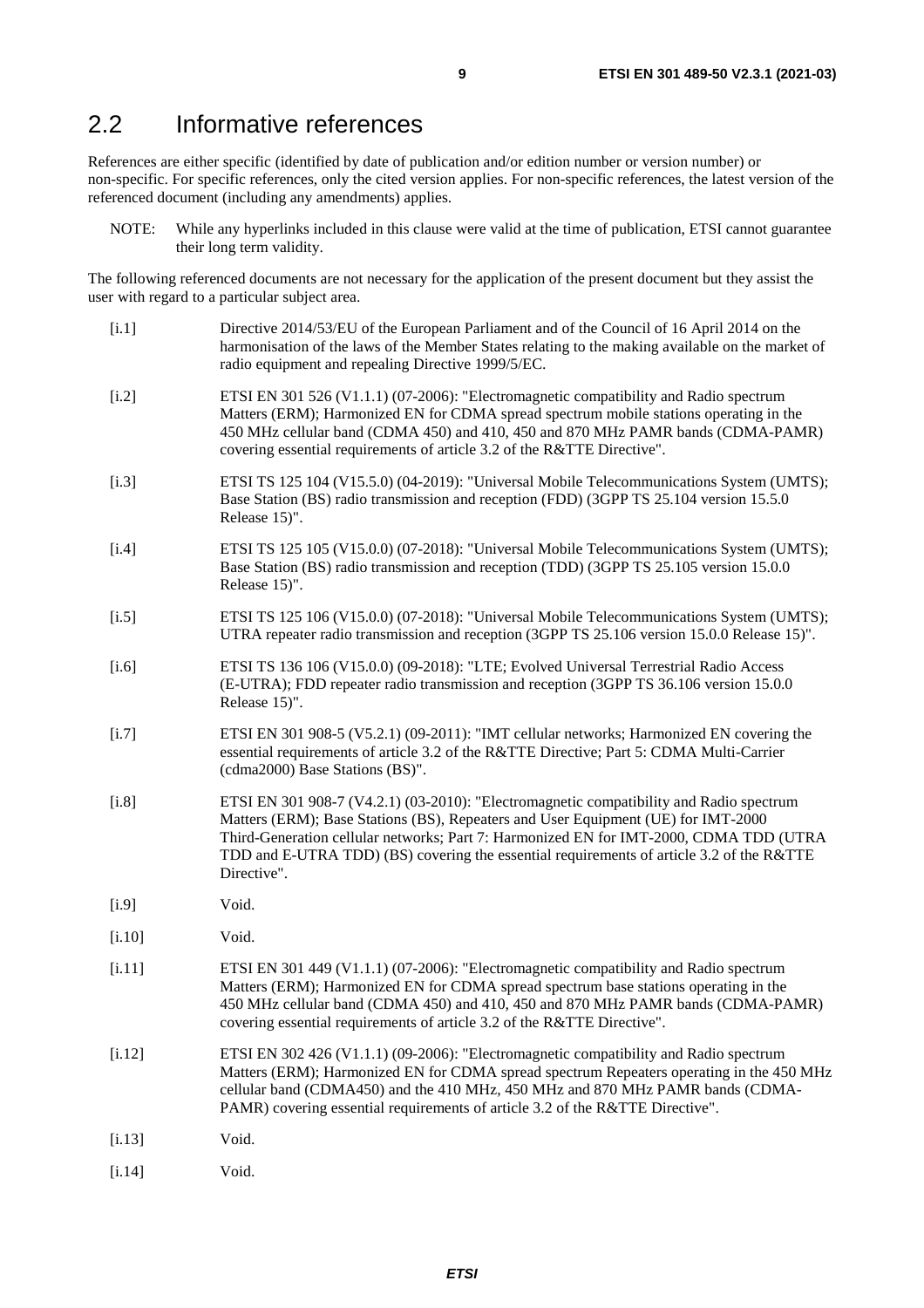<span id="page-9-0"></span>[i.15] Commission Implementing Decision C(2015) 5376 final of 4.8.2015 on a standardisation request to the European Committee for Electrotechnical Standardisation and to the European Telecommunications Standards Institute as regards radio equipment in support of Directive 2014/53/EU of the European Parliament and of the Council.

# 3 Definition of terms, symbols and abbreviations

# 3.1 Terms

For the purposes of the present document, the terms given in ETSI EN 301 489-1 [[1\]](#page-6-0) and the following apply:

**active antenna system base station:** base station system which combines an antenna array with a transceiver unit array and a radio distribution network

**antenna array:** group of radiating elements characterized by the geometry and the properties of the array elements

**base station:** radio equipment intended for operation at a fixed location which is not defined as portable equipment

**base station type 1-C:** base station operating at FR1 with requirements set consisting only of conducted requirements defined at individual antenna port

**base station type 1-H:** base station operating at FR1 with a requirement set consisting of conducted requirements defined at individual TAB connectors and OTA requirements defined at RIB

NOTE: BS type 1-H is treated as a BS type 1-C in EMC assessment. See figure 1b.

**base station type 1-O:** base station operating at FR1 with a requirement set consisting only of OTA requirements defined at the RIB

**base station type 2-O:** base station operating at FR2 with a requirement set consisting only of OTA requirements defined at the RIB

**bearer:** information transmission path of defined characteristics for transfer of user data or predefined test data

**CDMA-PAMR:** Public Access Mobile Radio system based on TIA-2000 [\[19](#page-7-0)] Spreading Rate 1 specifications

**channel bandwidth:** RF bandwidth supporting a single E-UTRA RF carrier with the transmission bandwidth configured in the uplink or downlink of a cell

NOTE: The channel bandwidth is measured in MHz and is used as a reference for transmitter and receiver RF requirements.

**downlink:** unidirectional radio link for the transmission of signals from a UTRAN access point to a UE

**International Mobile Telecommunications-2000 (IMT-2000):** third generation mobile systems which provide access, by means of one or more radio links, to a wide range of telecommunications services supported by the fixed telecommunication networks (e.g. PSTN, ISDN or IP), and to other services which are specific to mobile users

**License Assisted Access (LAA):** License Assisted Access LTE based base station operating in unlicensed frequency spectrum

**maximum throughput:** maximum achievable throughput for a reference measurement channel

**MB Base Station:** base station which is characterized by the ability of its transmitter and/or receiver to process two or more carriers in common active RF components simultaneously, where at least one carrier is configured at a different non-overlapping operating band than the other carrier(s)

**MSR Base Station:** base station which is characterized by the ability of its receiver and transmitter to process two or more carriers in common active RF components simultaneously in a declared RF bandwidth, where at least one carrier is of a different RAT than the other carrier(s)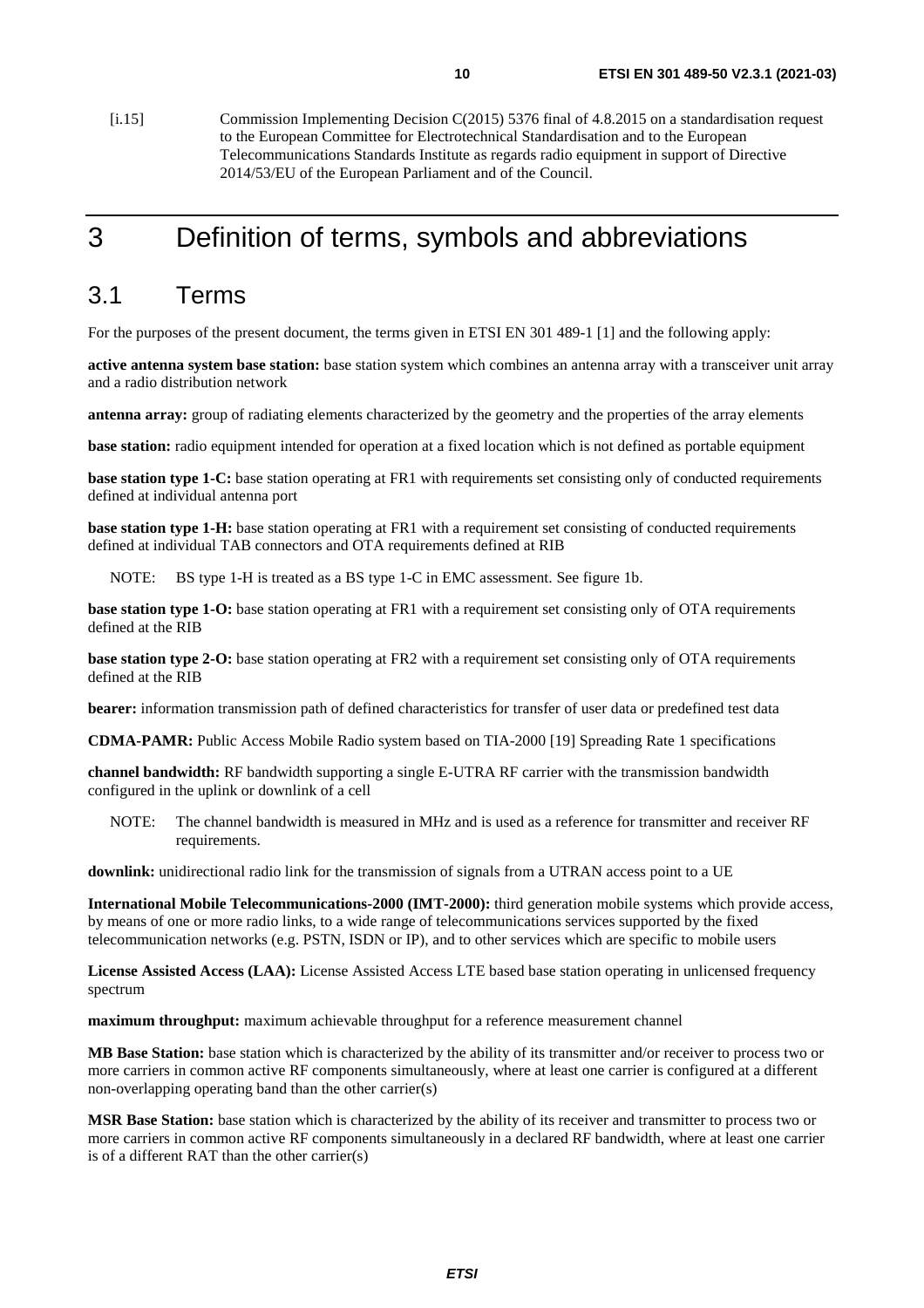**multiple unit BS:** radio base station consisting of separate radio digital unit and the radio unit

NOTE: See figure 1a.

**NB-IoT guard band operation:** operation of NB-IOT guard band utilizing the unused resource block(s) within an E-UTRA carrier's guard-band

**NB-IoT In-band operation:** operation of NB-IOT in-band utilizing the resource block(s) within a normal E-UTRA carrier

**NB-IoT standalone operation:** operation of NB-IOT standalone utilizing its own spectrum, for example the spectrum currently being used by GERAN systems as a replacement of one or more GSM carriers, as well as scattered spectrum for potential IoT deployment

**operating band:** frequency range in which a wireless service operates (paired or unpaired), that is defined with a specific set of technical requirements

**OTA AAS BS:** AAS BS which has ≥ 8 transceiver units for E-UTRA, NR or MSR and ≥ 4 transceiver units for UTRA per cell and has a radiated RF interface only and conforms to the OTA requirements set

NOTE: OTA AAS BS has no accessible antenna port. See figure 1c.

**Radio Configuration (RC):** set of Forward Traffic Channel and Reverse Traffic Channel transmission formats that are characterized by physical layer parameters such as transmission rates, modulation characteristics, and spreading rate

**radio digital unit:** equipment which contains base band and functionality for controlling Radio unit

NOTE: See figures 1a and 1b.

**Radio Distribution Network (RDN):** linear passive network which distributes the RF power generated by the transceiver unit array to the antenna array, and/or distributes the radio signals collected by the antenna array to the transceiver unit array

**radio equipment:** "*An electrical or electronic product, which intentionally emits and/or receives radio waves for the purpose of radio communication and/or radio determination, or an electrical or electronic product which must be completed with an accessory, such as antenna, so as to intentionally emit and/or receive radio waves for the purpose of radio communication and/or radio determination*", definition from Directive 2014/53/EU [\[i.1\]](#page-8-0).

NOTE 1: It can be operated with ancillary equipment but if so, is not dependent on it for basic functionality.

NOTE 2: It contains radio digital unit and radio unit.

**radio unit:** equipment which contains transmitter and receiver

NOTE: See figures 1a and 1b.

**repeater:** device with two RF ports, both of which are intended to be connected to antennas, which is capable of receiving, amplifying and transmitting simultaneously in one direction a signal in a BSS transmit band and in the other direction a signal in the corresponding BSS receive band

**reverse CDMA channel:** CDMA channel from the mobile station to the base station

NOTE: From the base station's perspective, the Reverse CDMA Channel is the sum of all mobile station transmissions on a CDMA frequency assignment.

**RXQUAL:** measure of the received signal quality, which is generated by the base station for use as a criterion in the RF power control and handover processes

NOTE: The characteristics and requirements are specified in ETSI TS 145 008 [\[7](#page-6-0)], clause 8.2.

**TAB port:** conducted interface between the transceiver unit array and the composite antenna

**throughput:** number of payload bits successfully received per second for a reference measurement channel in a specified reference condition

**uplink:** unidirectional radio link for the transmission of signals from a UE to a base station, from a Mobile Station to a mobile base station or from a mobile base station to a base station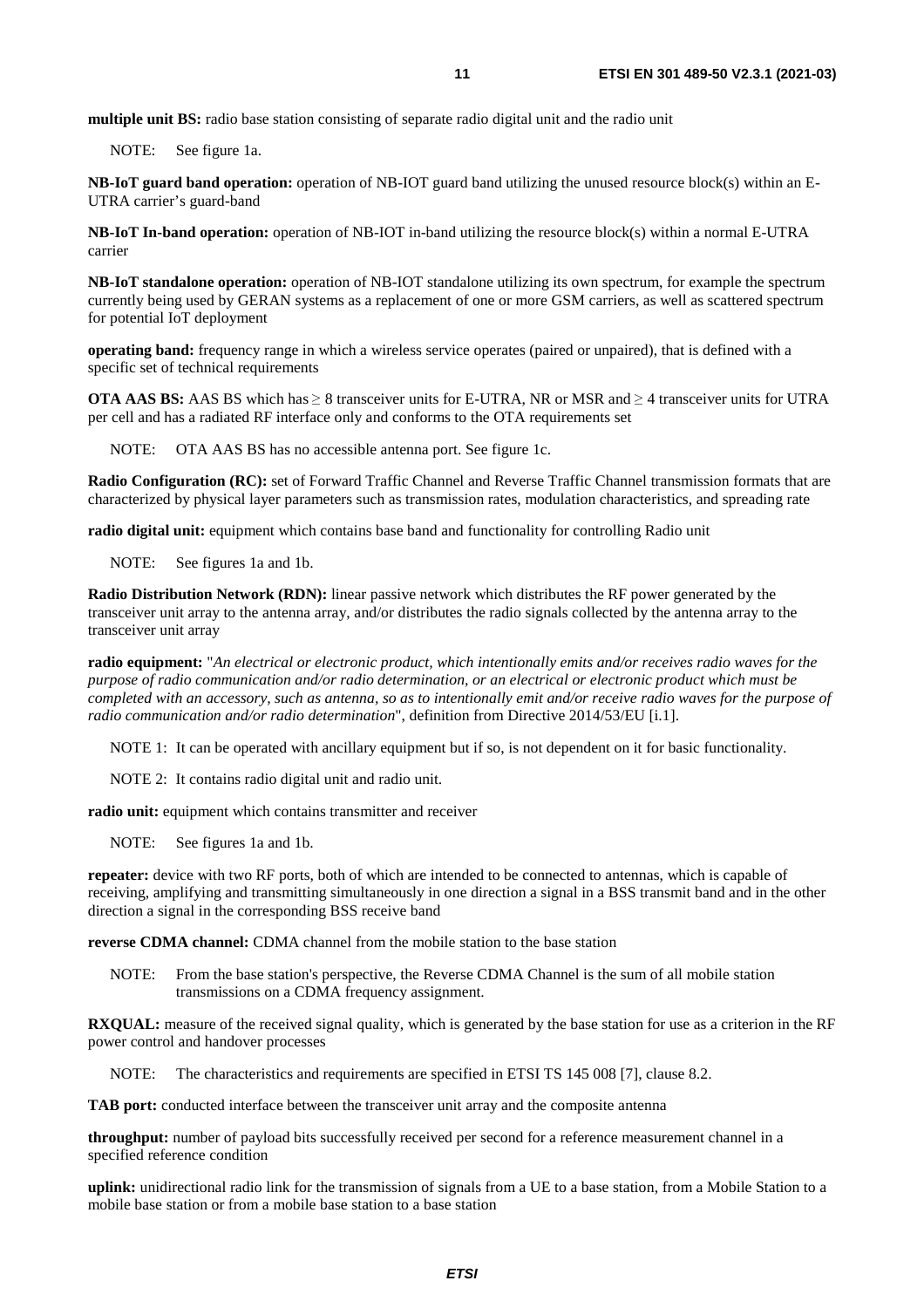Base Station



**Figure 1a: Example of BS with multiple units** 

<span id="page-11-0"></span>

### **Figure 1b: Radio Unit for AAS BS type 1-C and 1-H**





# 3.2 Symbols

Void.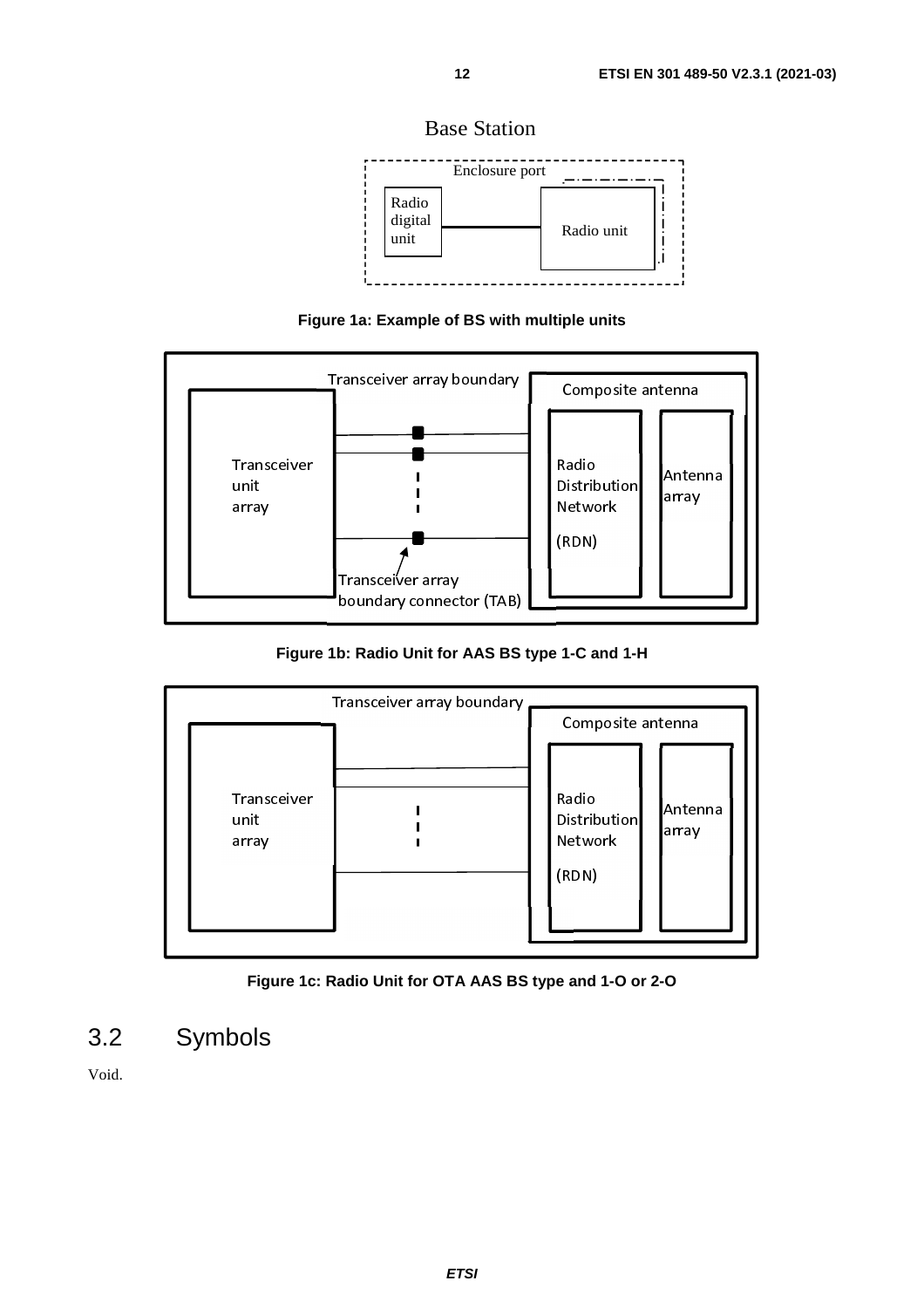# <span id="page-12-0"></span>3.3 Abbreviations

For the purposes of the present document, the abbreviations given in ETSI EN 301 489-1 [\[1](#page-6-0)] and the following apply:

| AAS                | Active Antenna System                             |
|--------------------|---------------------------------------------------|
| <b>ARFCN</b>       | Absolute Radio Frequency Channel Number           |
| <b>BER</b>         | <b>Bit Error Ratio</b>                            |
| <b>BLER</b>        | <b>Block Error Ratio</b>                          |
| <b>BSC</b>         | <b>Base Station Controller</b>                    |
| <b>BSS</b>         | <b>Base Station System</b>                        |
| <b>BTS</b>         | <b>Base Transceiver Station</b>                   |
| $\rm BW_{Channel}$ | Channel bandwidth                                 |
| <b>CDMA</b>        | Code Division Multiple Access                     |
| <b>CRC</b>         | <b>Cyclic Redundancy Check</b>                    |
| CS                 | Capability Set                                    |
| DL                 | Downlink                                          |
| <b>EARFCN</b>      | E-UTRA Absolute Radio Frequency Channel Number    |
| <b>EPC</b>         | <b>Evolved Packet Core</b>                        |
| <b>E-UTRA</b>      | <b>Evolved Universal Terrestrial Radio Access</b> |
| <b>FDD</b>         | <b>Frequency Division Duplex</b>                  |
| <b>FER</b>         | <b>Frame Error Rate</b>                           |
| FR1                | Frequency range 450 MHz to 6 000 MHz              |
| FR2                | Frequency range 2 4250 MHz to 52 600 MHz          |
| <b>FRC</b>         | <b>Fixed Reference Channel</b>                    |
| <b>GSM</b>         | Global System for Mobile communications           |
| HW                 | HardWare                                          |
| IMT                | International Mobile Telecommunications           |
| <b>IMT-2000</b>    | International Mobile Telecommunications 2000      |
| IP                 | Internet Protocol                                 |
| ISDN               | <b>Integrated Services Digital Network</b>        |
| Iub                | Interface between RNC and BS                      |
| LAA                | License Assisted Access                           |
| <b>LTE</b>         | Long Term Evolution                               |
| MВ                 | Multi-Band                                        |
| MC                 | Multi-Carrier                                     |
| <b>MSR</b>         | Multi Standard Radio                              |
| NB-IoT             | Narrow Band Internet of Things                    |
| <b>NR</b>          | New Radio                                         |
| <b>OFDMA</b>       | Orthogonal Frequency-Division Multiple Access     |
| <b>OTA</b>         | Over The Air                                      |
| <b>PAMR</b>        | Public Access Mobile Radio                        |
| <b>PSTN</b>        | Public Switched Telephone Network                 |
| RAT                | Radio Access Technology                           |
| RC                 | Radio Configuration                               |
| RDN                | Radio Distribution Network                        |
| <b>RIB</b>         | Radiated Interface Boundary                       |
| <b>RNC</b>         | Radio Network Controller                          |
| <b>RXQUAL</b>      | Received Signal Quality                           |
| <b>SC</b>          | <b>Single Carrier</b>                             |
| <b>TAB</b>         | <b>Transceiver Array Boundary</b>                 |
| TCH                | <b>Traffic Channel</b>                            |
| <b>TCH/FS</b>      | Full rate Speech TCH                              |
| <b>TDD</b>         | <b>Time Division Duplex</b>                       |
| TM                 | Test Model                                        |
| <b>UARFCN</b>      | UTRA Absolute Radio Frequency Channel Number      |
| UE                 | User Equipment                                    |
| UL                 | Uplink                                            |
| <b>UMTS</b>        | Universal Mobile Telecommunications System        |
| <b>UTRA</b>        | Universal Terrestrial Radio Access                |
| <b>UTRAN</b>       | Universal Terrestrial Radio Access Network        |
| <b>WCDMA</b>       | Wide Code Division Multiple Access                |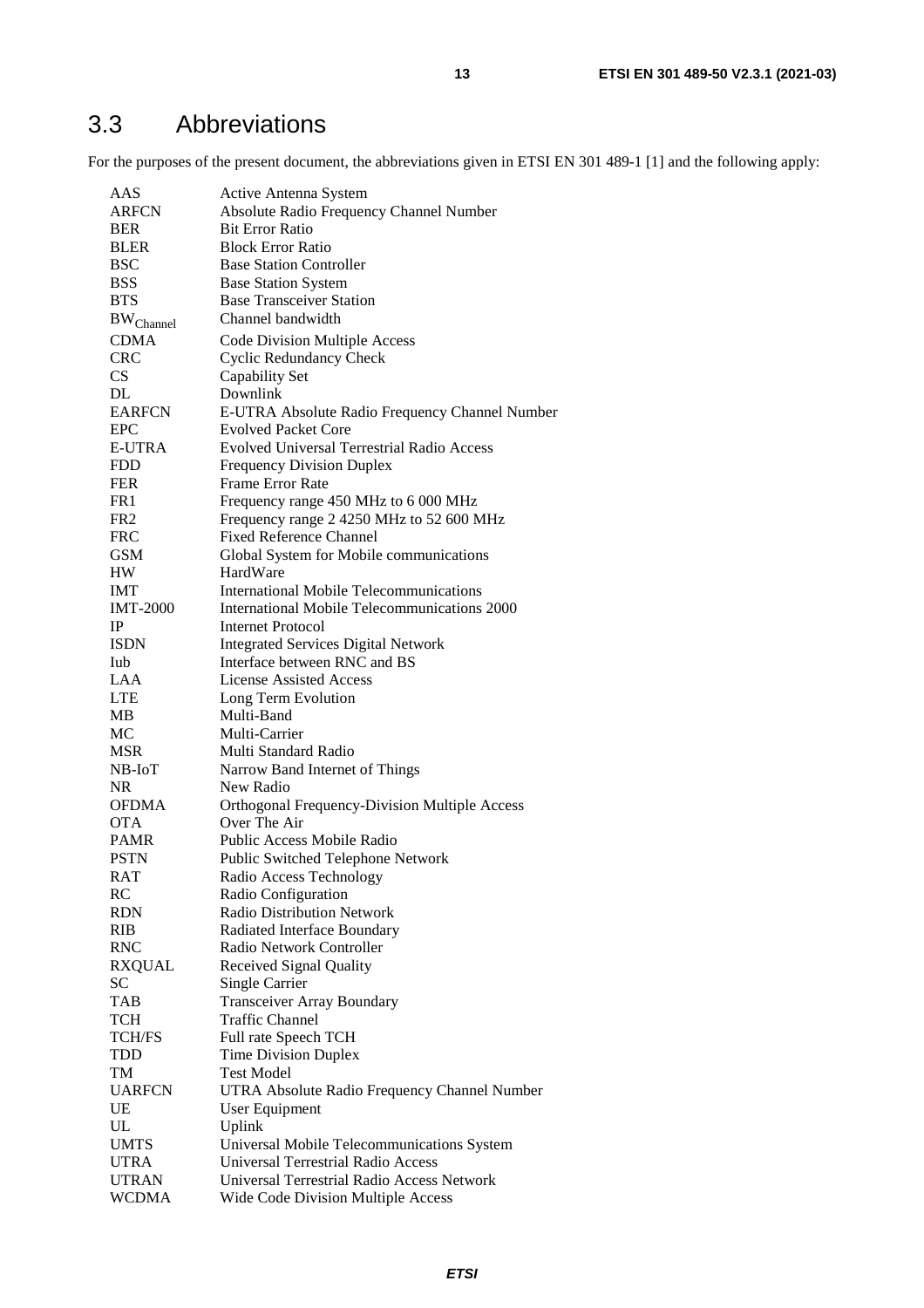<span id="page-13-0"></span>WMAN Wireless Metropolitan Area Network

# 4 Test conditions

# 4.1 General

For the purpose of the present document, the test conditions of ETSI EN 301 489-1 [\[1](#page-6-0)], clause 4, shall apply as appropriate. Further product related test conditions for base station equipment are specified in the present document.

The equipment shall be tested in the normal test environment defined in the appropriate conformance testing specification as specified below:

Base station:

- UTRA (FDD) base station ETSI TS 125 141 [\[2](#page-6-0)];
- UTRA (TDD) base station ETSI TS 125 142 [[3\]](#page-6-0);
- E-UTRA or E-UTRA including LAA, inband NB-IoT or guard band NB-IoT base station ETSI TS 136 141 [\[6](#page-6-0)];
- GSM/EDGE base station ETSI EN 301 502 [\[8](#page-6-0)];
- MSR (NR, E-UTRA, UTRA and GSM/EDGE) base station ETSI TS 137 141 [\[12](#page-6-0)];
- Hybrid AAS MSR BS base station ETSI TS 137 145-1 [\[13](#page-6-0)];
- OTA AAS MSR BS base station (without antenna port) ETSI TS 137 145-2 [\[14](#page-7-0)];
- OFDMA WMAN TDD base station ETSI EN 301 908-20 [\[15](#page-7-0)];
- OFDMA WMAN FDD base station ETSI EN 301 908-22 [[16\]](#page-7-0);
- CDMA Multi-Carrier base station TIA-97 [[18](#page-7-0)];
- Standalone NB-IoT base station ETSI TS 136 141 [\[6](#page-6-0)];
- NR BS type 1-C and 1-H base station ETSI TS 138 141-1 [\[10](#page-6-0)];
- NR BS type 1-O and 2-O base station (without antenna ports) ETSI TS 138 141-2 [\[17](#page-7-0)].

Repeater:

- UTRA repeater ETSI TS 125 143 [\[4](#page-6-0)];
- E-UTRA repeater ETSI TS 136 143 [\[25\]](#page-7-0).

For a EUT which contains more than one BS, it is sufficient to perform tests relating to each type of port of each representative type of the BS forming part of the EUT.

For BS capable of multi-band operation, the requirements in the present document apply for each supported operating band unless otherwise stated. Operating bands and RATs shall be activated according to the test configuration in clause 4.6. Tests shall be performed relating to each type of port and all RATs per band shall be assessed during the tests.

For multiple unit BS the test on digital and radio unit may be applied separately. Overall communication link shall be set up in the same way as if they are in single enclosure.

The test configuration and mode of operation shall represent the intended use and shall be recorded in the test report.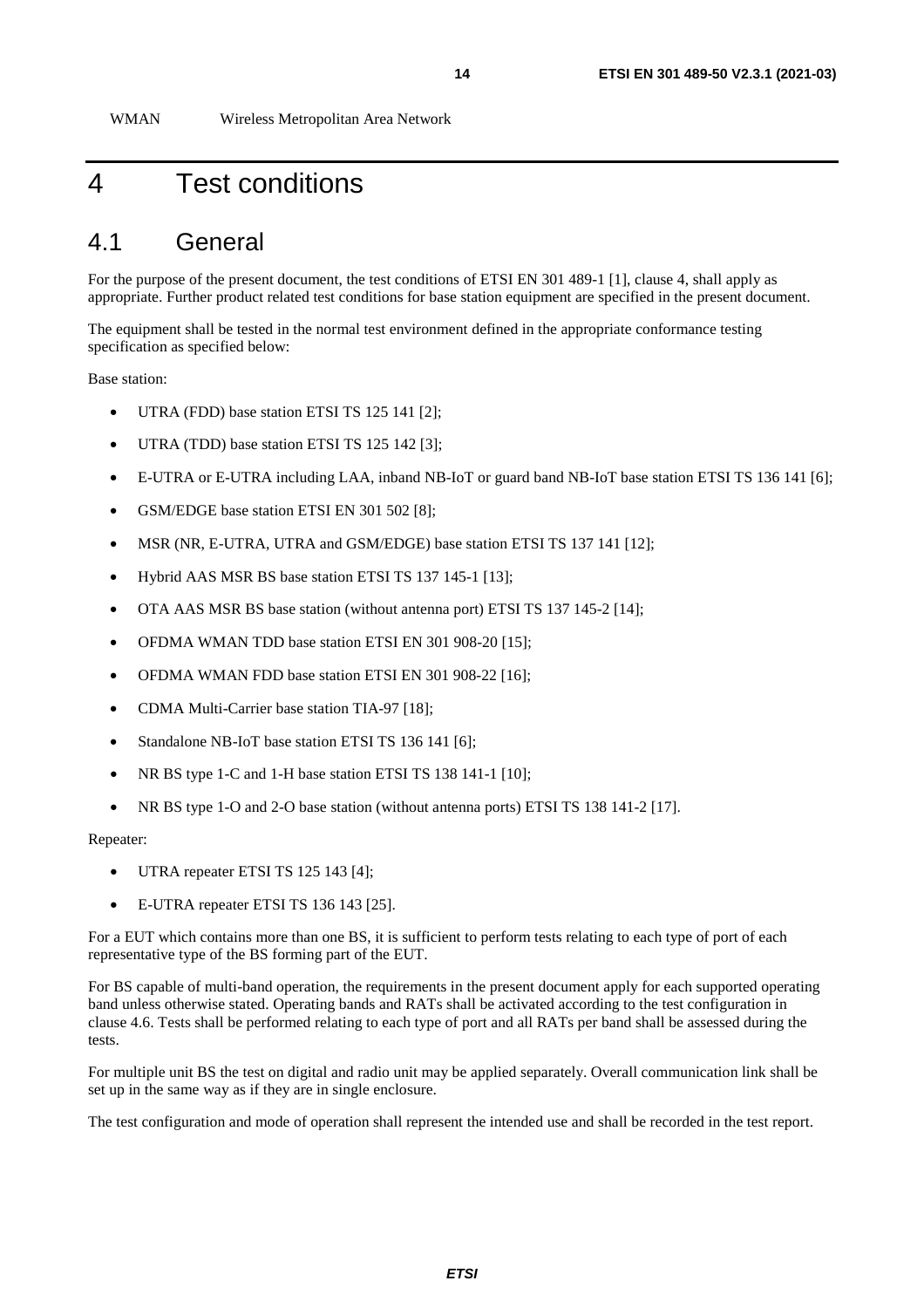# <span id="page-14-0"></span>4.2 Arrangements for establishing a communication link

# 4.2.0 Specification of Channel Number

The provisions of ETSI EN 301 489-1 [[1\]](#page-6-0), clause 4.2 shall apply, with the following modifications.

The wanted RF signal nominal frequency shall be selected by setting the channel number according to the following:

- The Absolute Radio Frequency Channel Number (EARFCN) for E-UTRA. E-UTRA with LAA carrier or E-UTRA with standalone NB-IoT or guard band NB-IoT carrier.
- The Absolute Radio Frequency Channel Number (UARFCN) for UTRA carrier.
- The Absolute Radio Frequency Channel Number (ARFCN) for GSM/EDGE carrier.
- The Absolute Radio Frequency Channel Number (combination of ARFCN, UARFCN or EARFCN) for MSR carrier.
- The Absolute Radio Frequency Channel Number (EARFCN) for Standalone NB-IoT.
- The Absolute Radio Frequency Channel Number (NR-ARFCN) for NR carrier.

A communication link shall be set up with a suitable test system capable of evaluating the required performance criteria for all applicable ports.

Adequate measures shall be taken to avoid the effect of the unwanted signal on the measuring equipment.

# 4.2.1 Arrangements for test signals at the input of transmitters

The provisions of ETSI EN 301 489-1 [[1\]](#page-6-0), clause 4.2.1 shall apply.

# 4.2.2 Arrangements for test signals at the output of transmitters

The provisions of ETSI EN 301 489-1 [[1\]](#page-6-0), clause 4.2.2 shall apply with the following exception:

• For immunity ESD test the level of the wanted RF output signal in transmit mode of operation shall be set to a minimum needed RF power level at the input of the monitoring receiver.

NOTE: This is to ensure protection of test personal from excessive RF exposure.

Transmitter carriers shall be configured as follows:

- UTRA FDD carriers shall be configured according to TM1 as defined in ETSI TS 125 141 [[2\]](#page-6-0), clause 6.1.1.1.
- UTRA TDD carriers shall be configured according to table 6.1A as defined in ETSI TS 125 142 [\[3](#page-6-0)], clause 6.2.4.1.2.
- E-UTRA carriers shall be configured according to E-TM1.1 as defined in ETSI TS 136 141 [\[6](#page-6-0)], clause 6.1.1.1. For BC3 CS3, BC3 CS16 and BC3 CS17 BS testing, E-UTRA carriers shall be configured according to E-TM1.1\_BC3CS3 defined in Annex E. For BC3 CS2 BS testing with NB-IoT inband and/or guard band.
- GSM carriers shall use GMSK modulation as defined in ETSI TS 151 021 [\[9](#page-6-0)], clause 6.2.2.
- NB-IoT carriers shall be configured according to N-TM as defined in ETSI TS 136 141 [\[6](#page-6-0)], clauses 6.1.3, 6.1.4, 6.1.5 and 6.1.6.
- NR carriers shall be configured according to NR-FR1-TM1.1 as defined in ETSI TS 138 141-1 [\[10](#page-6-0)], clause 4.9.2.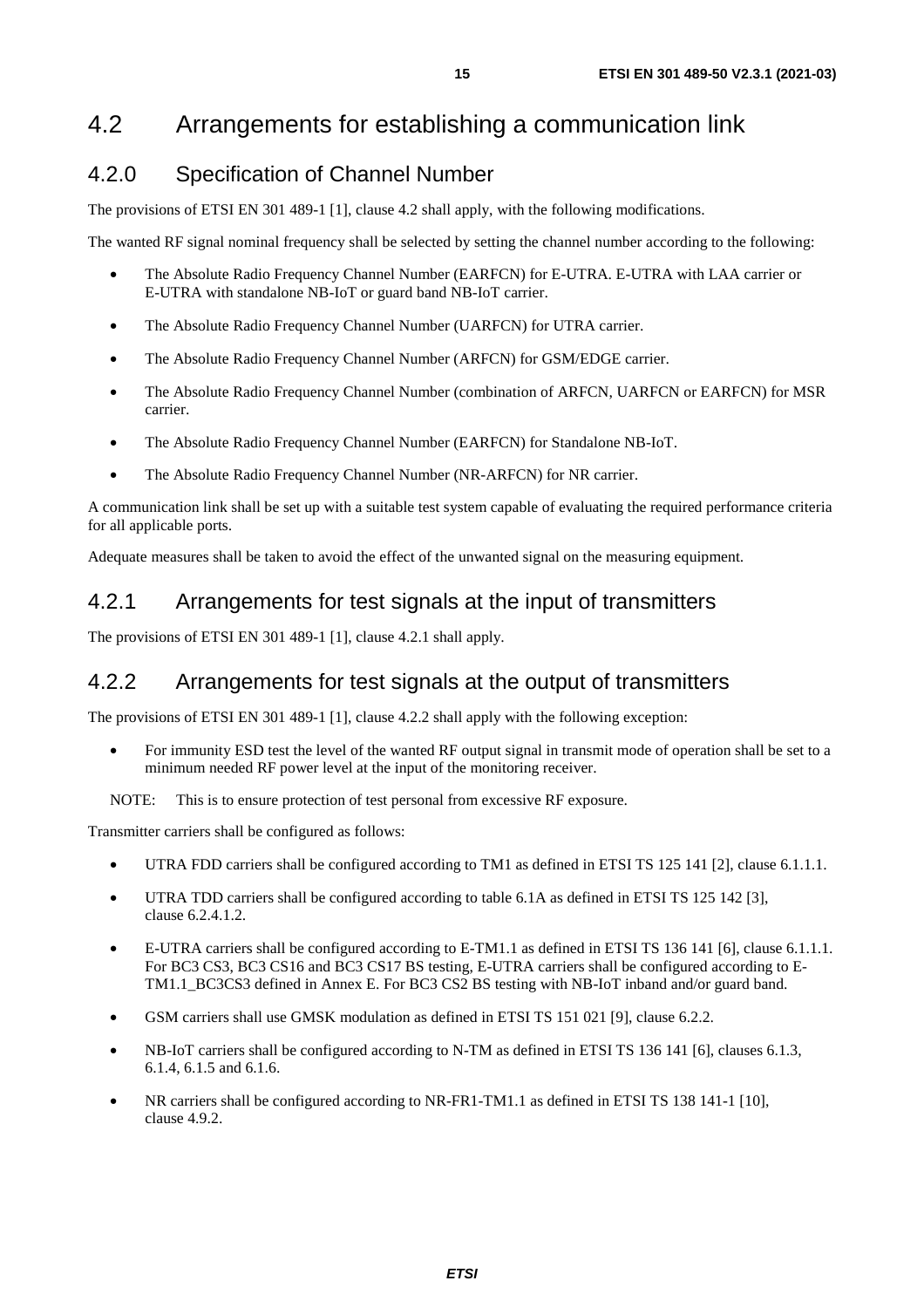# <span id="page-15-0"></span>4.2.3 Arrangements for test signals at the input of receivers

### 4.2.3.0 General

The provisions of ETSI EN 301 489-1 [[1\]](#page-6-0), clause 4.2.3 shall apply with the following modification.

The wanted RF input signal level shall be set to a level where the performance is not limited by the receiver noise floor or strong external signal effects. A communication link shall be set up with suitable base station system test equipment.

To provide a stable communication link, the wanted RF input signal level shall be set to a certain level above the reference sensitivity level.

The reference sensitivity power level  $P_{REFSENS}$  is the minimum mean power received at the antenna connector at which a reference performance requirement shall be met for a specified reference measurement channel.

### 4.2.3.1 UTRA

The level of the wanted signal at the input of the receiver shall be not greater than 15 dB above the reference sensitivity level for the EUTs.

- The wanted signal shall be  $15$  dB  $\pm$  3 dB above the reference sensitivity level as defined in ETSI TS 125 141 [\[2\]](#page-6-0), clause 7.2 for FDD.
- The wanted signal shall be 15 dB  $\pm$  3 dB above the reference sensitivity level as defined in ETSI TS 125 142 [\[3\]](#page-6-0), clause 7.2 for TDD.
- For I Hybrid AAS BS TDD and FDD the wanted signal shall be  $15 dB \pm 3 dB$  above the reference sensitivity level as defined in ETSI TS 137 145-1 [\[13](#page-6-0)], clause 7.2.
- For OTA AAS BS FDD the wanted signal shall be 15 dB  $\pm$  3 dB above the reference sensitivity level as defined in ETSI TS 137 145-2 [[14\]](#page-7-0), clause 7.2, to ensure a stable communication link is maintained.

### 4.2.3.2 E-UTRA

- The wanted signal shall be 15 dB  $\pm$  3 dB above the reference sensitivity level as defined in ETSI TS 136 141 [\[6\]](#page-6-0), clause 7.2.5 for different areas BS.
- For I Hybrid AAS BS the wanted signal shall be  $15 dB \pm 3 dB$  above the reference sensitivity level as defined in ETSI TS 137 145-1 [\[13](#page-6-0)], clause 7.2.
- For OTA AAS BS the wanted signal shall be 15 dB  $\pm$  3 dB above the reference sensitivity level as defined in ETSI TS 137 145-2 [[14\]](#page-7-0), clause 7.3.

### 4.2.3.3 E-UTRA BS operating in band 46 (LAA)

The wanted signal shall be 15 dB  $\pm$  3 dB above the reference sensitivity level as defined in ETSI TS 136 141 [\[6](#page-6-0)], clause 7.2.5 for local and medium areas BS only.

### 4.2.3.4 E-UTRA with in band or guard band NB-IoT

The wanted signal shall be 15 dB  $\pm$  3 dB above the reference sensitivity level as defined in ETSI TS 136 141 [\[6](#page-6-0)], clause 7.2.5 for different areas BS.

#### 4.2.3.5 OFDMA WMAN

The wanted signal(s) shall be (a) representative baseband input signal(s) corresponding to normal operation. The input signal level shall be 15 dB  $\pm$  3 dB above the receiver input level for a Bit Error Ratio (BER) of  $1 \times 10$  - 5.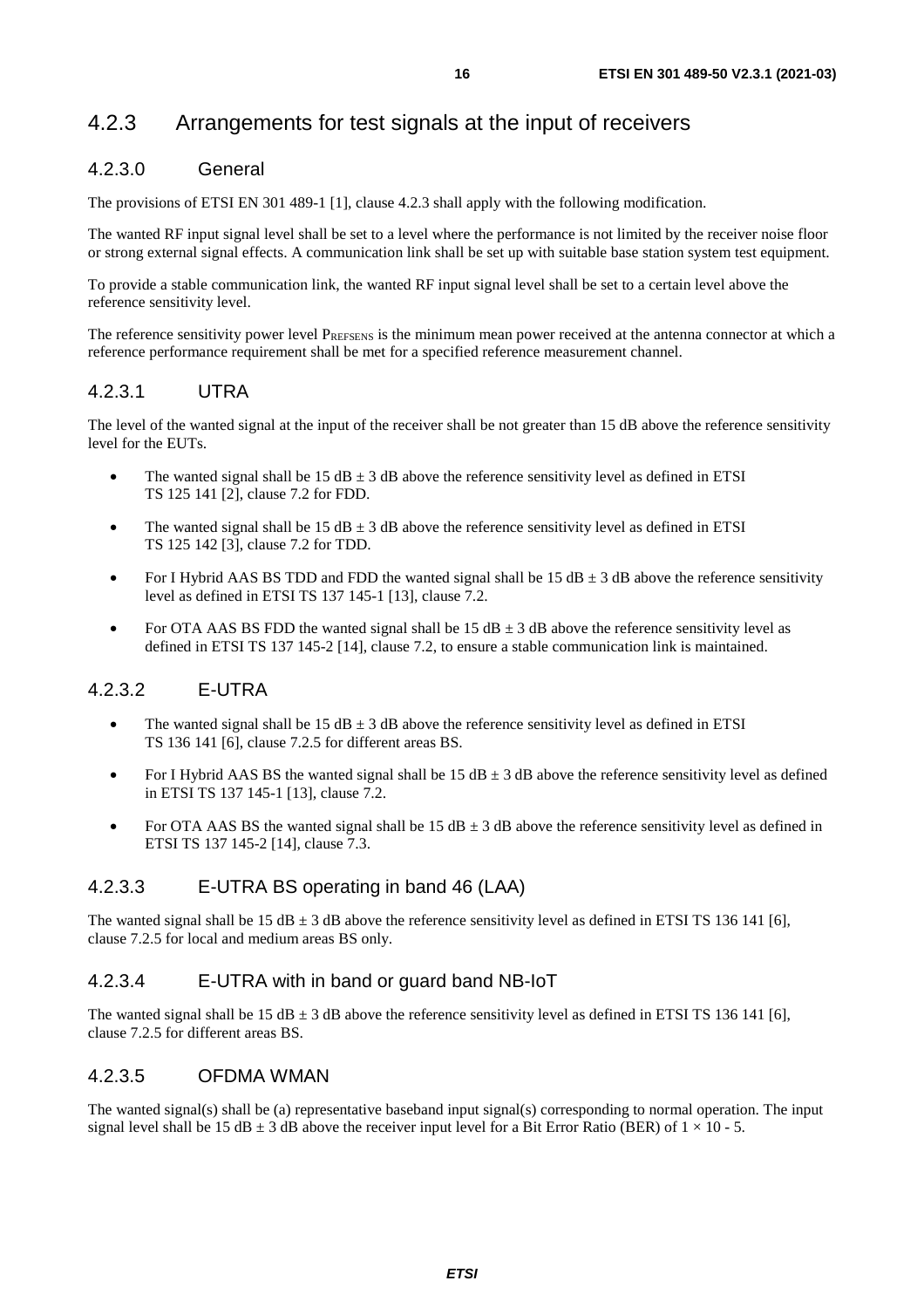#### <span id="page-16-0"></span>4.2.3.6 Standalone NB-IoT

The wanted signal shall be 15 dB  $\pm$  3 dB above the reference sensitivity level as defined in ETSI TS 136 141 [\[6](#page-6-0)], clause 7.2.5.

### 4.2.3.7 GSM/EDGE

The wanted receiver input signal level shall be set to a nominal value of  $-47$  dBm  $\pm$  3 dB.

#### 4.2.3.8 CDMA

- For immunity testing the wanted RF signal level at the input of the EUT shall be 15 dB  $\pm$  3 dB above the reference sensitivity level as defined in TIA-97 [\[18](#page-7-0)], clause 3.4.1.
- Set the CDMA channel to an appropriate number. A communication link shall be set up with a suitable mobile station simulator (hereafter called "the test system") according to the Radio Configuration (RC) supported by the base station (see clause 1.3 in TIA-97 [[18](#page-7-0)] using full data rate only).

#### 4.2.3.9 MSR

- The wanted signal shall be  $15 dB \pm 3 dB$  above the reference sensitivity level for each RAT the levels are specified in ETSI TS 137 141 [\[12](#page-6-0)], clause 7.2.
- For I Hybrid AAS BS the wanted signal shall be 15 dB  $\pm$  3 dB above the reference sensitivity level for each RAT specified in ETSI TS 137 145-1 [\[13](#page-6-0)], clause 7.2.
- For OTA AAS BS the wanted signal shall be 15 dB  $\pm$  3 dB above the reference sensitivity level each RAT specified in ETSI TS 137 145-2 [[14\]](#page-7-0), clause 7.2.

#### 4.2.3.10 NR

#### 4.2.3.10.1 NR BS type 1-C and 1-H

The wanted signal shall be 15 dB  $\pm$  3 dB above the reference sensitivity level as defined in ETSI TS 138 104 [\[20](#page-7-0)], clause 7.2.

#### 4.2.3.10.2 NR BS type 1-O

The wanted signal shall be 15 dB  $\pm$  3 dB above the reference sensitivity level as defined in ETSI TS 138 104 [\[20](#page-7-0)], clause 10.3.

#### 4.2.3.10.3 NR BS type 2-O

The wanted signal shall be 15 dB  $\pm$  3 dB above the reference sensitivity level as defined in ETSI TS 138 104 [\[20](#page-7-0)], clause 10.3.

### 4.2.4 Arrangements for test signals at the output of receivers

The provisions of ETSI EN 301 489-1 [[1\]](#page-6-0), clause 4.2.4 shall apply.

### 4.2.5 Arrangements for test signals for repeaters

For immunity tests of repeaters, the wanted RF input signal shall be coupled to one antenna port at a level which will result, when measured, in the maximum rated RF output power per channel. The test shall either be repeated with a wanted signal coupled to the other antenna port, or a single test shall be performed with the specified input signals being simultaneously coupled to both antenna ports.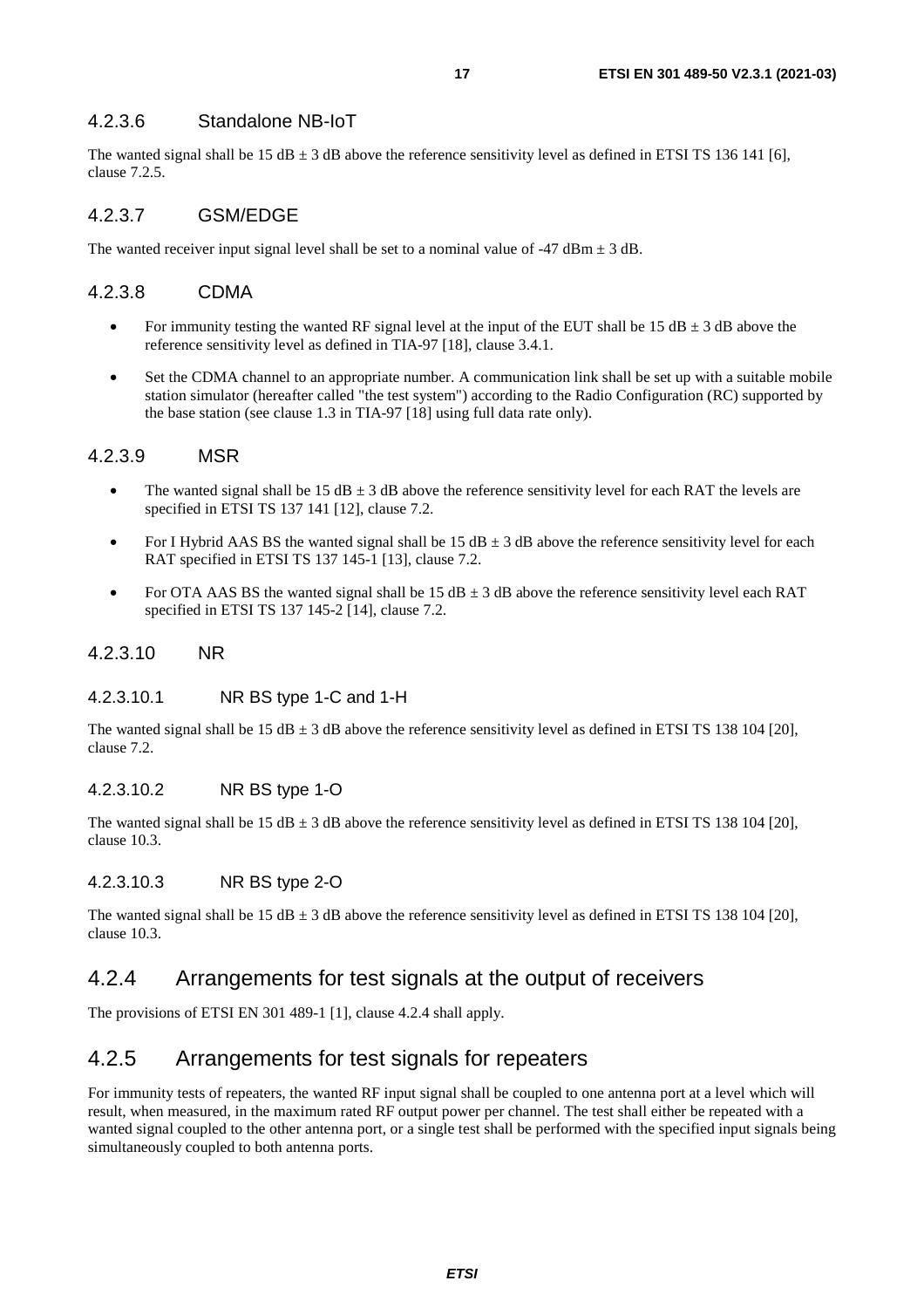# <span id="page-17-0"></span>4.3 Exclusion bands

# 4.3.0 General

The exclusion band is the band of frequencies over which no tests of radiated immunity are made.

For BS containing different technologies according to table 1, the exclusion band for each radio technology is only applicable if the radio technology is active.

### 4.3.1 Transmitter exclusion band

#### 4.3.1.0 General

The range of the exclusion band for transmitter (downlink DL) is defined as:

 $F_{DL\_low} - EB < f < F_{DL\_high} + EB$ 

Where:

| $F_{DL \text{low}}$ | The lowest frequency of the downlink operating band  |
|---------------------|------------------------------------------------------|
| $F_{DL\_high}$      | The highest frequency of the downlink operating band |
| EB                  | Exclusion band defined according to the type of BS   |

### 4.3.1.1 OTA type BS for FR1

The BS transmitter exclusion band is the band of frequencies over which no tests of radiated immunity on transmitter are made.

For BS with a transmitter operating bandwidth < 100 MHz, EB is equal to BS channel bandwidth or 60 MHz, whichever is greater.

For BS with a transmitter operating bandwidth  $\geq 100$  MHz, EB is equal to BS channel bandwidth or 200 MHz, whichever is greater.

### 4.3.2 Receiver exclusion band

#### 4.3.2.0 General

The range of the exclusion band for receiver (uplink UL) is defined as:

$$
\rm F_{\rm UL\_low}\text{-} EB< f < F_{\rm UL\_high} + EB
$$

Where:

 $F_{\text{UL-low}}$  The lowest frequency of the uplink operating band F<sub>UL\_high</sub> The highest frequency of the uplink operating band EB Exclusion band defined according to the type of BS

#### 4.3.2.1 Non-AAS BS, Hybrid AAS BS and NR BS Type 1-C

The exclusion bands shall be calculated using the operating bands as set out in ETSI TS 137 104 [\[21](#page-7-0)], clause 4.4.2 EB is equal to BS channel bandwidth or 20 MHz, whichever is greater.

#### 4.3.2.2 OTA AAS BS and NR BS Type 1-O

The exclusion bands shall be calculated using the operating bands as set out in ETSI TS 137 105 [\[27](#page-7-0)], clause 5.

For BS with a receiver operating bandwidth < 100 MHz, EB is equal to BS channel bandwidth or 60 MHz, whichever is greater.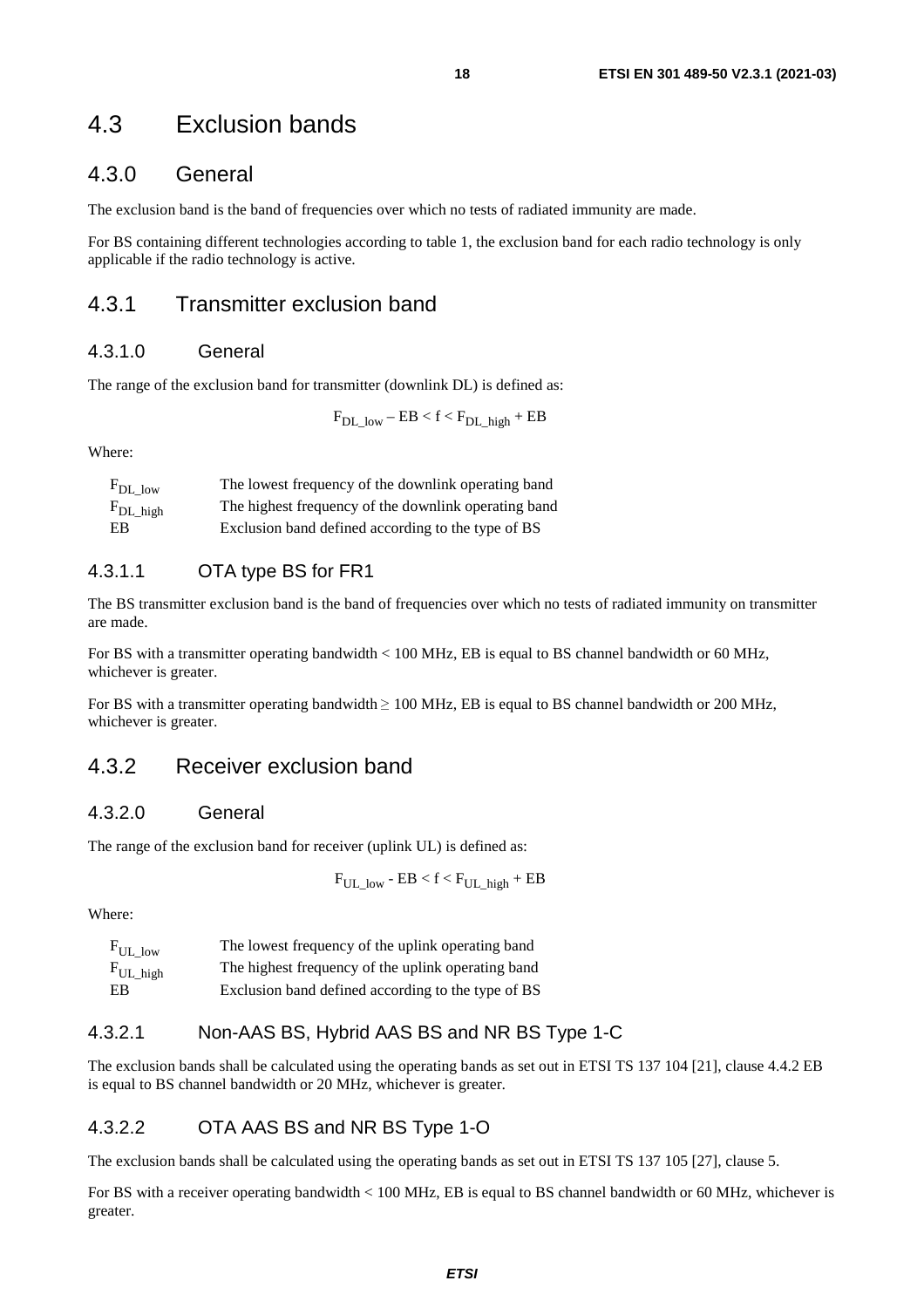<span id="page-18-0"></span>For BS with a receiver operating bandwidth ≥ 100 MHz, EB is equal to BS channel bandwidth or 200 MHz, whichever is greater.

# 4.3.3 Multi-band BS

For BS capable of multi-band operation, the exclusion band shall be the combination of the exclusion bands for each band, i.e. an exclusion band for each band according to clauses 4.3.1 and 4.3.2, shall be applied.

The total exclusion band extends from the lowest frequency of the lowest operating band up to the highest frequency of the highest operating band.

Where the operating bands are separated, the result will be a multiple separate exclusion bands.

# 4.4 Narrow band responses of receivers

Responses on receivers or duplex transceivers occurring during the immunity test at discrete frequencies which are narrow band responses - spurious responses, are identified by the following method:

- If during an immunity test the quantity being monitored goes outside the specified tolerances (clause 6 in the present document), it is necessary to establish whether the deviation is due to a narrow band response or to a wide band (EMC) phenomenon. Therefore, the test shall be repeated with the unwanted signal frequency first increased, and then decreased by an offset  $f_{\text{offset}}$ , where:
	- For UTRA,  $f_{offset} = 10$  MHz.
	- For E-UTRA and LAA,  $f_{offset} = 2 \times BW_{Channel}$ , where BW<sub>Channel</sub> is the channel bandwidth as defined in ETSI TS 136 104 [\[5](#page-6-0)], clause 5.6.
	- For GSM/EDGE,  $f_{offset} = 400$  kHz.
	- For CDMA,  $f_{offset} = 10 \text{ MHz}$ ,  $f_{offset} = 12.5 \text{ MHz}$ .
	- For OFDMA WMAN,  $f_{offset} = 2 \times BW_{Channel}$ , where BW<sub>Channel</sub> is the channel bandwidth.
	- For NB-IoT,  $f_{offset} = 400 \text{ kHz.}$
	- For NR,  $f_{offset} = 2 \times BW_{Channel}$ , where BW<sub>Channel</sub> is the channel bandwidth as defined in ETSI TS 138 104 [[20\]](#page-7-0), clause 5.6.
- If the deviation disappears in either or both of the above offset cases, then the response is considered as a narrow band response.
- If the deviation does not disappear, this may be due to the fact that the offset has made the frequency of the unwanted signal correspond to the frequency of another narrow band response. Under these circumstances, the procedure is repeated with the increase and decrease of the frequency of the unwanted signal set to  $1,25 \times f_{offset}$
- If the deviation does not disappear with the increased and/or decreased frequency, the phenomenon is considered wide band and therefore an EMC problem and the equipment fails the test.

Narrow band responses are disregarded.

For an MSR BS or other BS supporting more than one RAT, the method above shall be applied for each RAT supported. For BS capable of multi-band operation, all supported operating bands shall be tested for narrow band responses.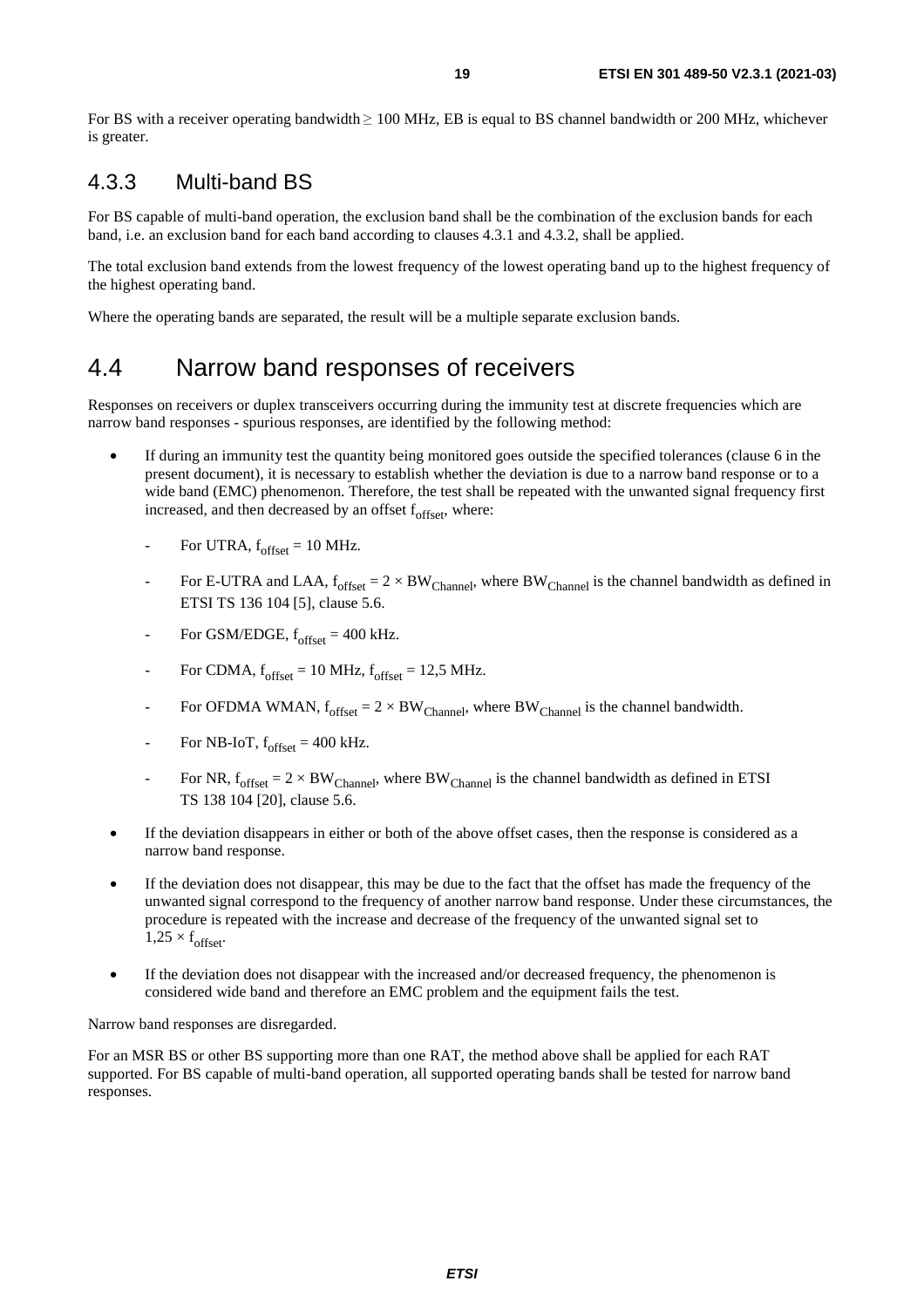# <span id="page-19-0"></span>4.5 Void

# 4.6 Test configurations

# 4.6.1 Emission

- Emission tests on the entire base station shall be performed by establishing stable communication links.
- Emission tests on the MSR base station shall be performed by activating all supported RATs concurrently.
- The test signal with an appropriate test modulation should be delivered by a suitable mobile unit (UE) or base station system test equipment.



**Figure 2a: Communication link set up for emission measurement on base stations with access to antenna ports** 



**Figure 2b: Communication link set up for immunity test on base OTA stations with antenna ports not accessible** 

# 4.6.2 Immunity

- Immunity tests on the entire base station shall be performed by establishing stable communication links.
- Immunity tests shall be performed on both the Uplink and Downlink paths.
- Immunity tests on the MSR base station shall be performed by activating all supported RATs concurrently.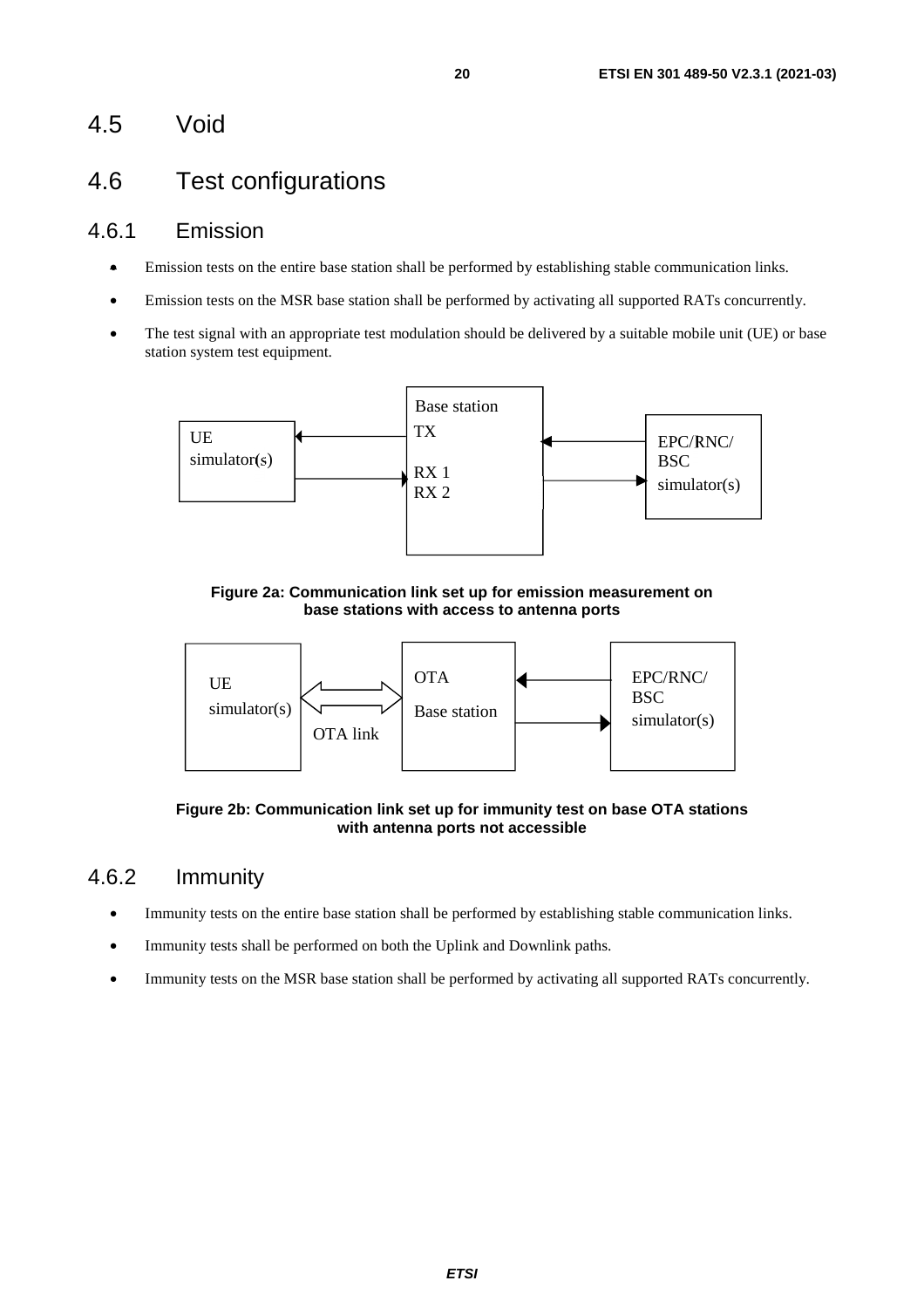<span id="page-20-0"></span>

**Figure 3a: Communication link set up for immunity tests on base stations with access to antenna ports** 



**Figure 3b: Communication link set up for immunity test on OTA base stations with antenna ports not accessible** 

# 4.6.3 MSR

MSR BS tests shall be performed with RATs activated according to the test configuration in ETSI TS 137 113 [\[30](#page-7-0)], clause 4.5.

Hybrid and OTA AAS BS tests shall be performed with RATs activated according to the test configuration in ETSI TS 137 114 [\[31](#page-7-0)], clause 4.4.

A communication link used by more than one RAT or more than one operating band, shall be assessed on one narrow band and one broad band RAT and all operating bands. Communication link(s) and/or radio performance parameters for the RATs and operating bands can during the test be assessed simultaneously or separately for each RAT and band, depending on the test environment capability.

Tests shall be performed relating to each type of port, and need not be repeated for each RAT if operating RATs are assessed simultaneously during the test.

# 5 Performance assessment

# 5.0 General

The provision of ETSI EN 301 489-1 [[1\]](#page-6-0), clause 5.1 shall apply with the following additions:

- Information about the common and/or RAT-specific active RF components and other HW blocks for a communication link in MSR BS or other BS supporting more than one RAT shall be recorded in or annexed to the test report.
- Information about the common and/or band-specific active RF components and other HW blocks for a communication link in BS capable of multi-band operation shall be recorded in or annexed to the test report.
- Where a communication link is used by more than one RAT or more than one operating band, it shall be assessed on every RAT and operating band. Communication link(s) and/or radio performance parameters for the RATs and operating bands may be assessed either simultaneously or separately for each RAT and band, depending on the test environment capability.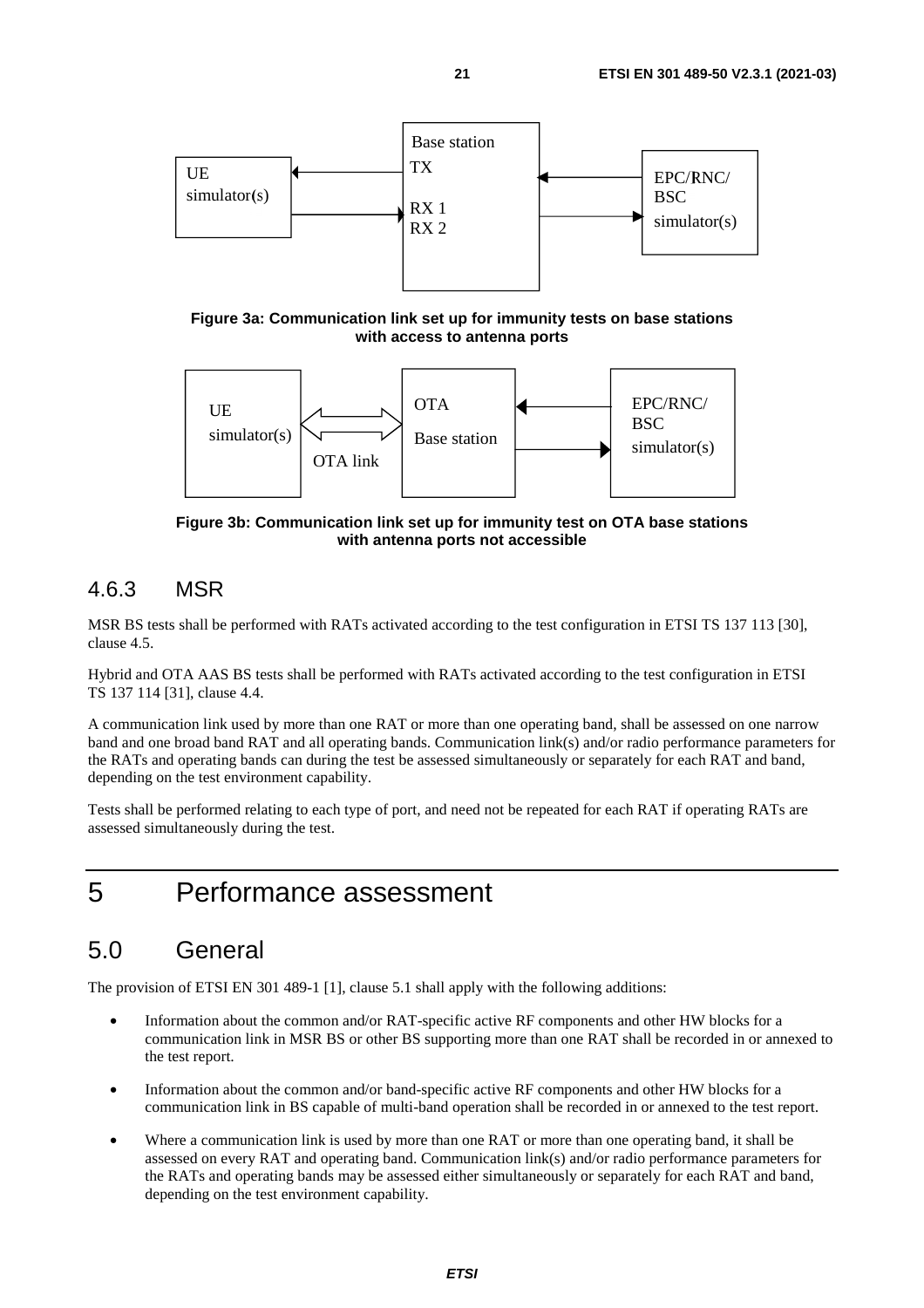<span id="page-21-0"></span>• The information about the bandwidth of the IF amplifier immediately preceding the demodulator as set out in ETSI EN 301 489-1 [\[1](#page-6-0)], clause 5.1 is not applicable for radio equipment in the scope of the present document.

# 5.1 UTRA

# 5.1.1 BLER on DL

BLER of the bearer used shall be assessed during the immunity tests. The output of the transmitter shall be connected to an equipment which meets the requirements for the BLER assessment of ETSI TS 125 101 [\[22](#page-7-0)] in case of FDD and ETSI TS 125 102 [[23\]](#page-7-0) in case of TDD.

# 5.1.2 BLER on UL

The value of the BLER at the output of the receiver reported by the BS shall be monitored at the Iub interface by using suitable test equipment.

# 5.2 E-UTRA, E-UTRA with LAA, inband or guard band NB-IoT, Standalone NB-IoT

# 5.2.1 Throughput on DL

The output of the transmitter shall be connected to an equipment which meet the requirements for the throughput assessment of ETSI TS 136 101 [\[24](#page-7-0)] for the bearer used in the immunity tests.

### 5.2.2 Throughput on UL

The value of the throughput at the output of the receiver shall be monitored at S1 interface by using suitable test equipment.

# 5.3 OFDMA WMAN

### 5.3.1 Throughput on DL

The output of the transmitter shall be connected to equipment which meets the requirements for throughput assessment.

### 5.3.2 Throughput on UL

The value of the throughput at the output of the receiver shall be monitored at the backhaul interface by using suitable test equipment.

# 5.4 NR

### 5.4.1 Throughput on DL

A communication link shall be established between the transmitter (via port for the *BS type 1-C* and *BS type 1-H*, or via RIB for the *BS type 1-O* and *BS type 2-O*) and the test equipment. Test equipment shall meet the requirements for the throughput assessment defined in ETSI TS 138 101-4 [\[11](#page-6-0)] for the bearer used in the immunity tests. The level of the signal supplied to the equipment should be within the range for which the assessment of throughput is not impaired.

### 5.4.2 Throughput on UL

The value of the throughput at the output of the receiver shall be monitored using suitable test equipment.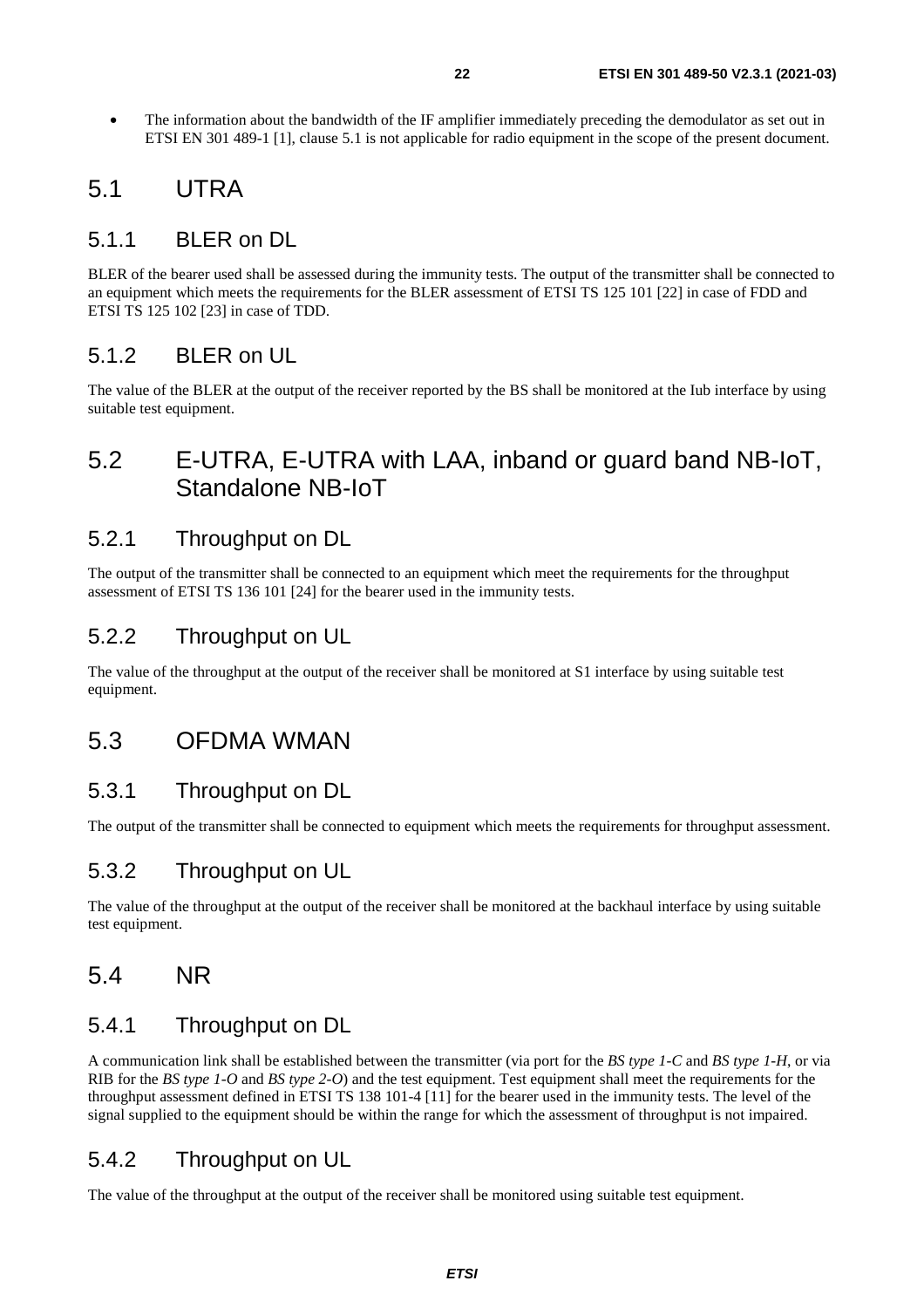# <span id="page-22-0"></span>5.5 GSM/EDGE

# 5.5.1 BER on DL

### 5.5.1.0 General

The BER at the output of the transmitter may be assessed using either of the techniques described in clauses 5.5.1.1 and 5.5.1.2.

### 5.5.1.1 Assessment of BER using static layer 1 functions

The transmitter under test shall be operated according to the test case of ETSI TS 151 021 [\[9](#page-6-0)], clause 6.1.2.

The bit sequence from the output of the transmitter shall be monitored by the test system according to the test case of ETSI TS 151 021 [[9\]](#page-6-0), clause 7.1.2, and the BER of the class 2 bits for TCH/FS assessed. The BER shall not exceed the values specified in clause 6.1 of the present document.

### 5.5.1.2 Assessment of BER using RXQUAL

The output of the transmitter shall be connected to an equipment which meets the requirements of ETSI TS 151 010-1 [\[26](#page-7-0)] for the assessment of RXQUAL. The RXQUAL shall be monitored during the test. The RXQUAL shall not exceed the values specified in clause 6.1 of the present document.

NOTE: This equipment can be a GSM mobile station with suitable provision for the monitoring of RXQUAL.

# 5.5.2 BER on UL

### 5.5.2.0 General

The BER at the output of the receiver may be assessed using either of the techniques described in clauses 5.5.2.1 and 5.5.2.2.

### 5.5.2.1 Assessment of BER using RXQUAL

The value of the RXQUAL reported by the BTS or BSS shall be monitored using suitable test equipment.

### 5.5.2.2 Assessment of BER using reported BER

The BER of the class 2 bits at the output of the receiver shall be assessed using suitable test equipment.

# 5.6 CDMA

# 5.6.1 FER on DL

For immunity testing, the output of the transmitter shall be connected to a test system which meets the requirements for the FER assessment in accordance with TIA-2000.2 [[19\]](#page-7-0), clause 2.2 and TIA-97 [[18\]](#page-7-0), clause 6. The level of the signal supplied to the test system shall be attenuated such that it is within the range for which the assessment of FER is not impaired.

# 5.6.2 FER on UL

The value of the FER at the output of the receiver reported by the BS shall be monitored using a suitable test system.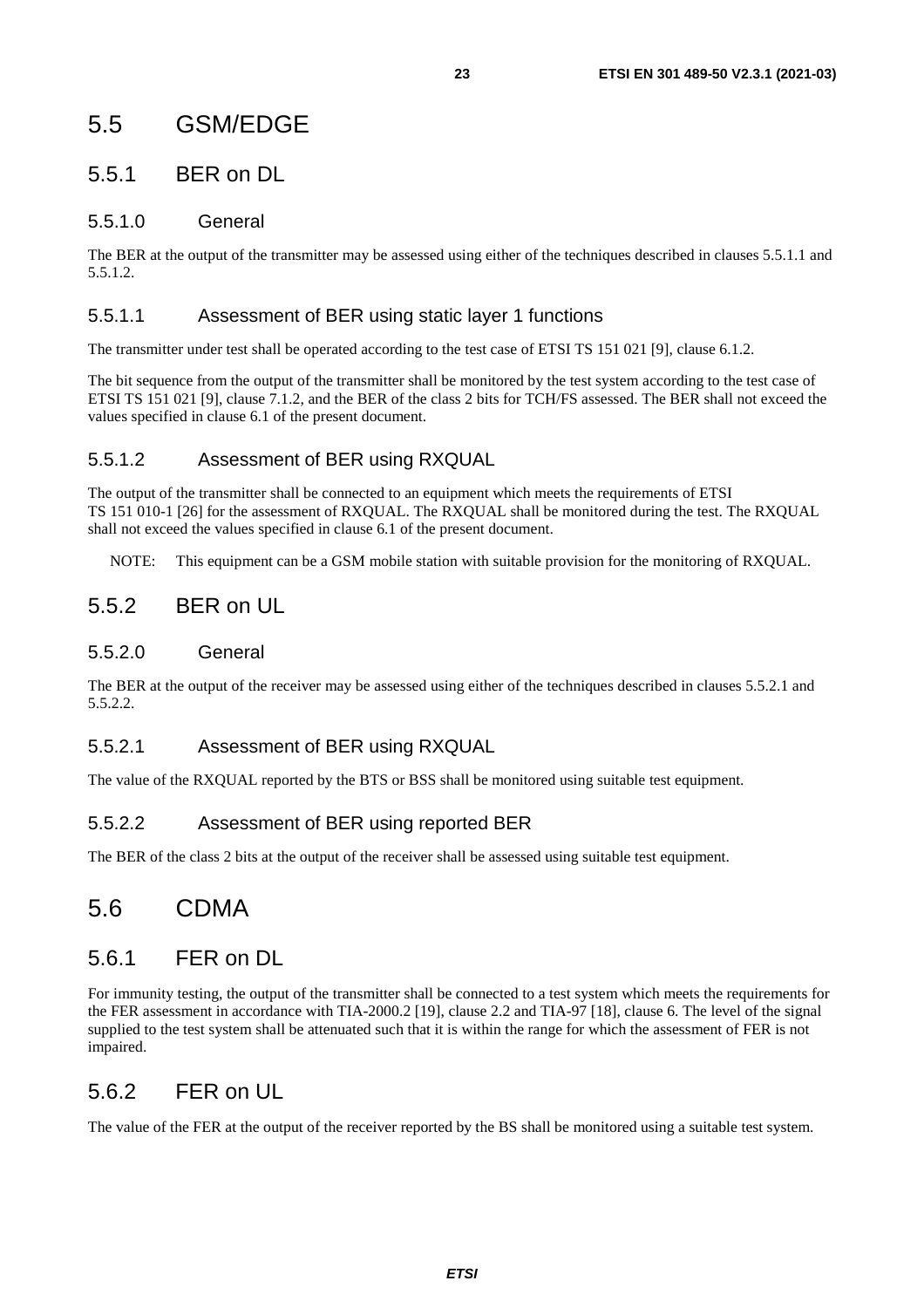# <span id="page-23-0"></span>5.7 Assessment of RF gain variations of repeaters

The parameter used for the performance assessment of a repeater is the RF gain within the operating frequency band.

# 5.8 Ancillary equipment

The provision of ETSI EN 301 489-1 [[1\]](#page-6-0), clause 5.4 shall apply.

# 5.9 Equipment classification

The provision of ETSI EN 301 489-1 [[1\]](#page-6-0), clause 5.5 shall apply.

# 6 Performance criteria

# 6.1 Performance criteria for continuous phenomena

### 6.1.0 General

The provision of ETSI EN 301 489-1 [[1\]](#page-6-0), clause 6.1 shall apply.

### 6.1.1 Base Stations

### 6.1.1.1 UTRA

Uplink and Downlink paths the observed BLER shall be less than  $1 \times 10^{-2}$  and the BS shall operate as intended.

The BLER calculation shall be based on evaluating the CRC on each transport block.

### 6.1.1.2 E-UTRA, E-UTRA with LAA, inband or guard band NB-IoT

The test shall be performed using one or more bearers with the characteristics as stated in table 2 and should be representative of the EUTs intended use.

Uplink and Downlink paths shall each meet the performance criteria defined in table 2.

The throughput in table 2 is stated relative to the maximum throughput of the Frame Error Rate (FER). The maximum throughput for an FRC is equal to the Payload size  $\times$  Number of uplink sub-frames per second. For NB-IoT the Maximum throughput for an FRC equals the Payload size / (Number of resource unit  $\times$  Time to send one resource unit).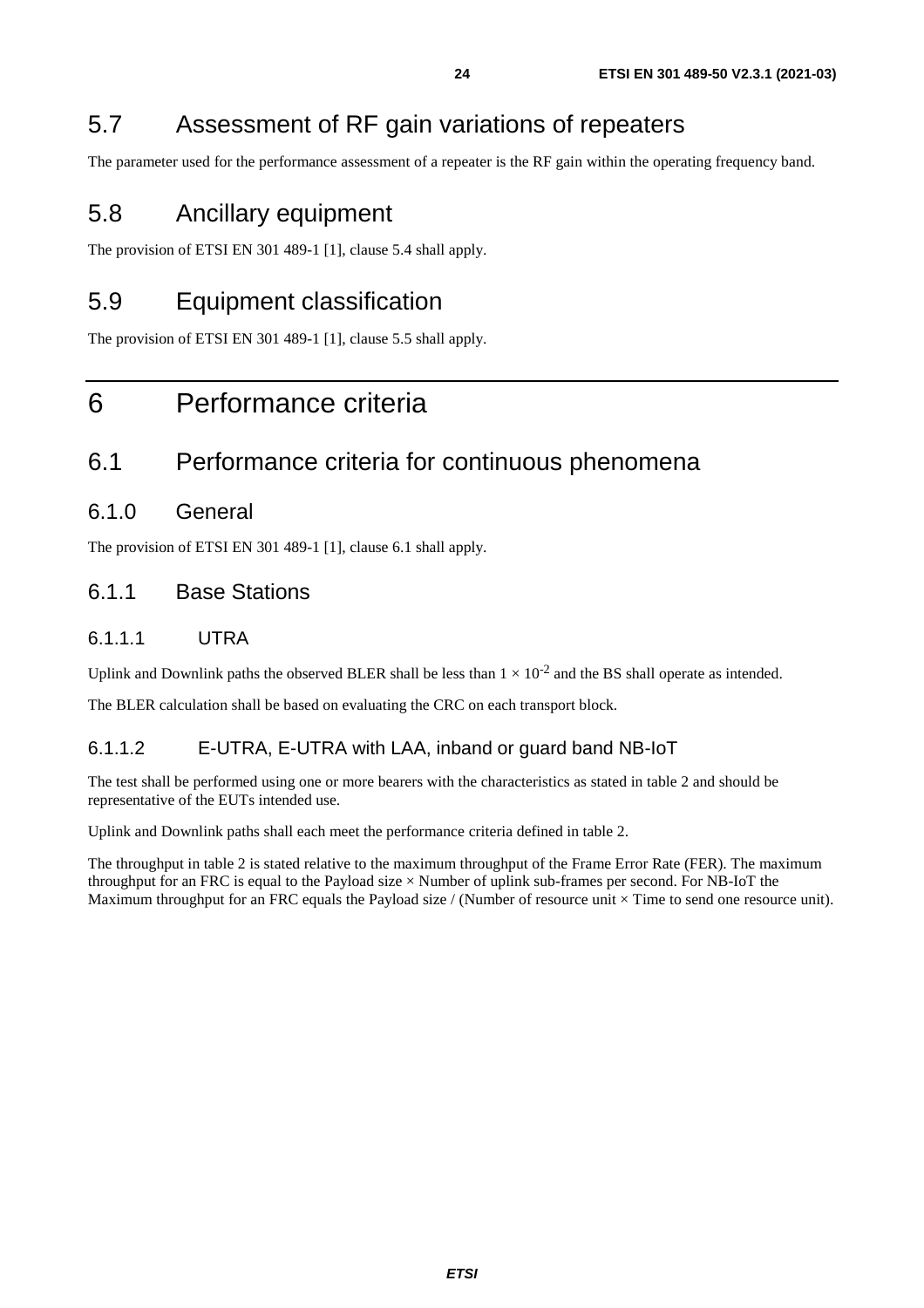<span id="page-24-0"></span>

| <b>E-UTRA Channel</b>    |                                                                                               | <b>Bearer Information Data Rate</b>                                                                | <b>Performance Criteria</b> |  |
|--------------------------|-----------------------------------------------------------------------------------------------|----------------------------------------------------------------------------------------------------|-----------------------------|--|
|                          | <b>Bandwidth [MHz]</b>                                                                        |                                                                                                    | (see note 3)                |  |
| 1,4                      |                                                                                               | FRC A1-1 in clause A.1                                                                             | Throughput > 95 %           |  |
|                          |                                                                                               | in ETSI TS 136 104 [5]                                                                             |                             |  |
|                          |                                                                                               | FRC A1-6 in clause A.1                                                                             | Throughput $> 95\%$         |  |
|                          | 3                                                                                             | in ETSI TS 136 104 [5]                                                                             |                             |  |
|                          |                                                                                               | for E-UTRA with NB-IoT in-band                                                                     |                             |  |
|                          |                                                                                               | operation                                                                                          |                             |  |
|                          |                                                                                               | FRC A1-7 in clause A.1                                                                             | Throughput $> 95\%$         |  |
|                          | 5                                                                                             | in ETSI TS 136 104 [5]                                                                             |                             |  |
|                          |                                                                                               | for E-UTRA with NB-IoT in-band                                                                     |                             |  |
|                          |                                                                                               | operation                                                                                          |                             |  |
|                          | 10                                                                                            | FRC A1-3 in clause A.1                                                                             | Throughput $> 95%$          |  |
|                          |                                                                                               | in ETSI TS 136 104 [5] (see note 1)                                                                |                             |  |
|                          | 15                                                                                            | FRC A1-3 in clause A.1                                                                             | Throughput $> 95%$          |  |
|                          |                                                                                               | in ETSI TS 136 104 [5] (see note 1)                                                                |                             |  |
|                          |                                                                                               | FRC A1-3 in clause A.1                                                                             | Throughput $> 95\%$         |  |
|                          | 20                                                                                            | in ETSI TS 136 104 [5] (see note 1)                                                                |                             |  |
|                          |                                                                                               | FRC A1-9 in clause A.1 in ETSI                                                                     |                             |  |
|                          |                                                                                               | TS 136 104 [5] (see note 2)                                                                        |                             |  |
|                          |                                                                                               | NOTE 1: This is the information data rate of a single instance of the bearer mapped to 25 resource |                             |  |
|                          |                                                                                               | blocks. The performance criteria shall be met for each consecutive application of a single         |                             |  |
|                          |                                                                                               | instance of the bearer mapped to disjoint frequency ranges with a width of 25 resource             |                             |  |
|                          | blocks each. This reference measurement channel is not applied for LAA Band 46.               |                                                                                                    |                             |  |
| NOTE 2:                  | This is the information data rate of a single instance of the bearer mapped to a single       |                                                                                                    |                             |  |
|                          | interlace. The performance criteria shall be met for each application of a single instance of |                                                                                                    |                             |  |
| applied for LAA Band 46. |                                                                                               | the bearer mapped to each single interlace. This reference measurement channel is only             |                             |  |
|                          |                                                                                               |                                                                                                    |                             |  |
| NOTE 3:                  | Applies also if a bearer with another characteristic is used in the test.                     |                                                                                                    |                             |  |

| Table 2: BS Performance Criteria for continuous phenomena |  |  |  |
|-----------------------------------------------------------|--|--|--|
|-----------------------------------------------------------|--|--|--|

#### 6.1.1.3 Standalone NB-IoT

Uplink and Downlink paths shall each meet the performance criteria defined in table 3.

The throughput in table 3 is stated relative to the maximum throughput of the FRC. Sub-carrier spacing should be representative of the EUTs intended use.

If a bearer with another characteristics is used in the test it should be recorded in the test report.

The Maximum throughput for an FRC equals the Payload size / (Number of resource unit  $\times$  Time to send one resource unit).

| <b>NB-IoT</b><br>Sub-carrier spacing<br>[kHz]                                      | Reference measurement<br>channel                          | <b>Performance Criteria</b><br>(see note) |  |
|------------------------------------------------------------------------------------|-----------------------------------------------------------|-------------------------------------------|--|
| 15                                                                                 | <b>FRC A14-1 in clause A.14 in</b><br>ETSI TS 136 104 [5] | Throughput > 95 %                         |  |
| 3.75                                                                               | IFRC A14-2 in clause A.14 in<br>ETSI TS 136 104 [5]       | Throughput > 95 %                         |  |
| NOTE:<br>Applies also if a bearer with another characteristic is used in the test. |                                                           |                                           |  |

**Table 3: NB-IoT BS Performance criteria for continuous phenomena** 

### 6.1.1.4 GSM/EDGE

#### **Downlink**

The BER of the downlink shall be assessed during the test according to one of the test methods of clause 5.5.1 in the present document.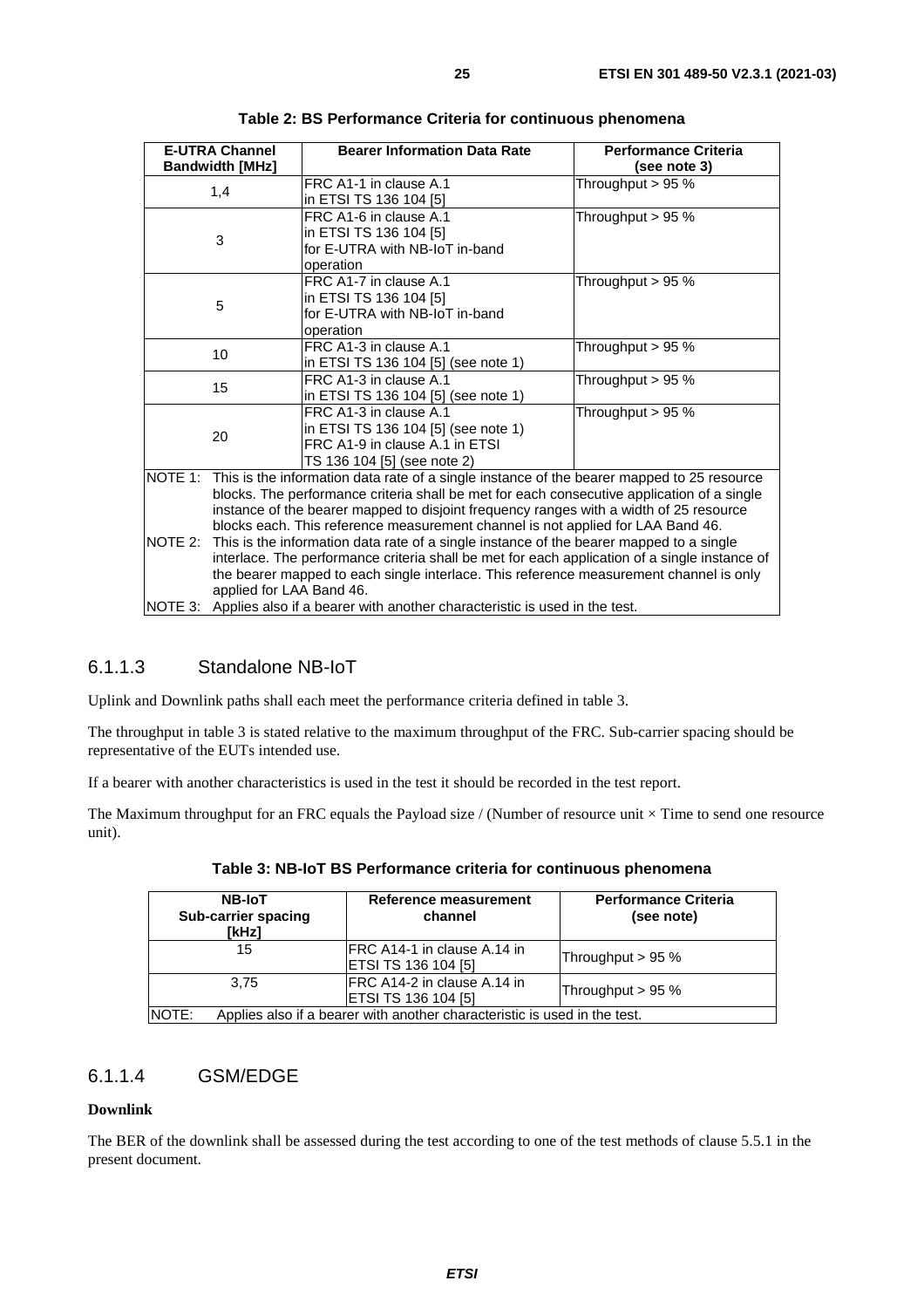<span id="page-25-0"></span>If the test method of clause 5.5.1.1 in the present document is used, the measured BER of the class 2 bits of TCH/FS shall not exceed 1,6 % during the test.

NOTE 1: This BER is the upper limit in ETSI TS 145 008 [[7\]](#page-6-0), clause 8.2.4 for RXOUAL = 3.

If the test method of clause 5.5.1.2 in the present document is used, the value of RXQUAL shall not exceed 3 during the test.

At the conclusion of the test the EUT shall operate as intended with no loss of user control functions or stored data, and the communication link shall have been maintained.

#### **Uplink**

The BER of the uplink shall be assessed during the test according to one of the test methods of clause 5.5.2 in the present document.

If the test method of clause 5.5.2.1 in the present document is used, the value of RXQUAL shall not exceed 3 during the test.

If the test method of clause 5.5.2.2 in the present document is used, the measured BER of the class 2 bits of TCH/FS shall not exceed 1,6 % during the test.

NOTE 2: This BER is the upper limit in ETSI TS 145 008 [[7\]](#page-6-0), clause 8.2.4 for RXQUAL = 3.

For a base station the RXQUAL of the uplink shall not exceed three (3) measured during the test sequence.

At the conclusion of the test the EUT shall operate as intended with no loss of user control functions or stored data, and the communication link shall have been maintained.

### 6.1.1.5 CDMA

The observed Frame Error Rate (FER) of the BS forward link and reverse link shall not exceed 1,0 % with 95 % confidence (see clause 6.8 in TIA-97 [\[18](#page-7-0)]).

In the case of PAMR base stations the observed Frame Error Rate (FER) of the BS forward link and reverse link shall not exceed 2,0 % with 95 % confidence (see clause 6.8 in TIA-97 [\[18](#page-7-0)]).

The test shall be performed using one or more bearers with the characteristics of data rate and throughput as stated in table 4, they should be representative of the EUTs intended use.

If a bearer with another characteristics is used in the test it should be recorded in the test report.

|                                                                                        | <b>Mobile OFDMA WMAN Channel</b><br><b>Bandwidth [MHz]</b> | <b>Performance Criteria</b><br>(see note) |
|----------------------------------------------------------------------------------------|------------------------------------------------------------|-------------------------------------------|
|                                                                                        |                                                            | Throughput > 95 %                         |
|                                                                                        | 10                                                         | Throughput > 95 %                         |
| NOTE:<br>Applies also if a bearer with another characteristics is<br>used in the test. |                                                            |                                           |

**Table 4: Mobile OFDMA WMAN** 

### **Table 5: Void**

#### 6.1.1.6 NR

The test shall be performed using one or more bearers with the characteristics as stated in tables 6a or 6b and should be representative of the EUTs intended use.

The throughput in tables 6a and 6b is stated relative to the maximum throughput of the FRC.

Uplink and downlink paths shall each meet the performance criteria defined in tables 6a and 6b during the test.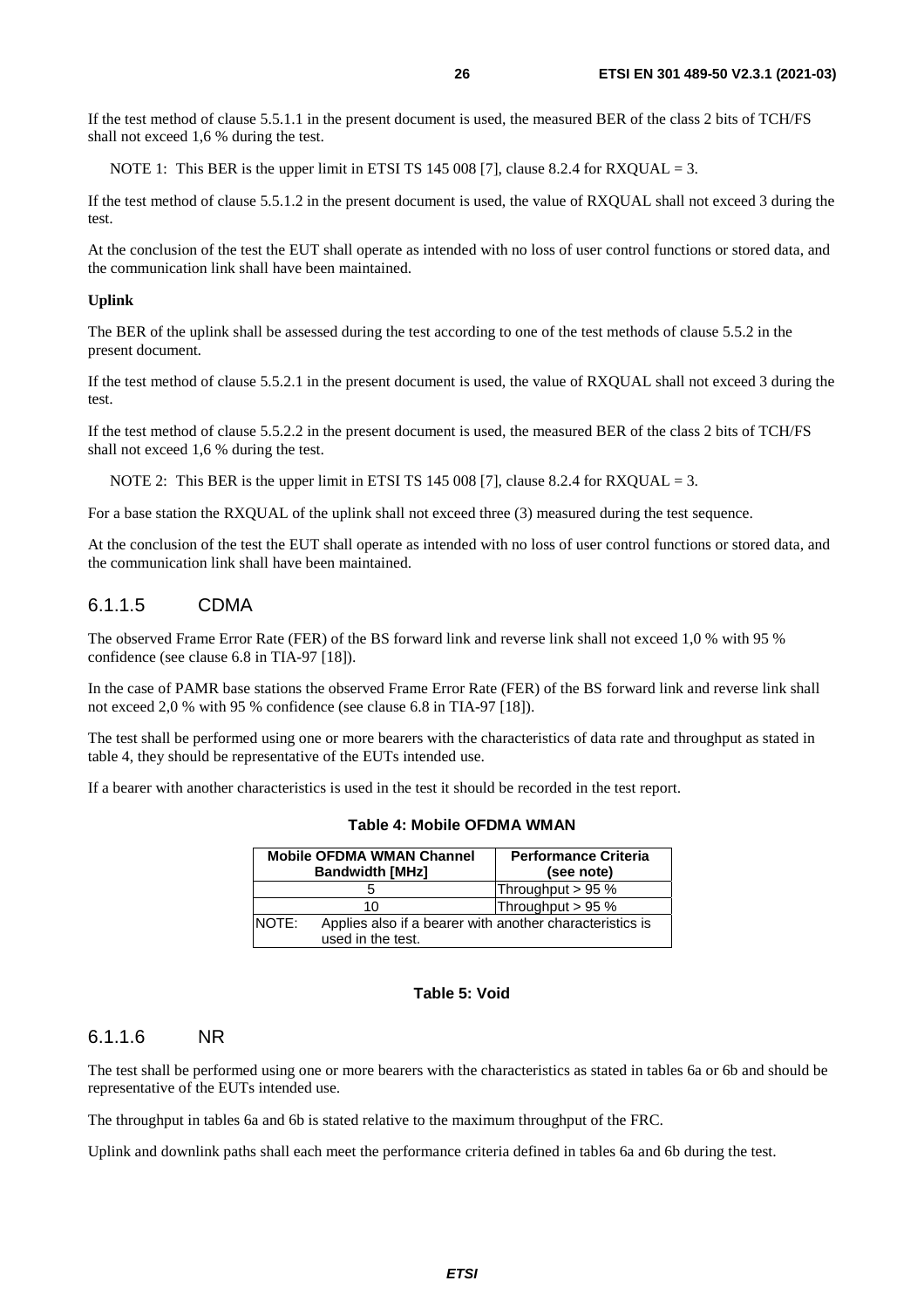<span id="page-26-0"></span>

| NR channel<br>bandwidth [MHz]                                                       | Sub-carrier spacing<br>[kHz] | <b>Bearer information data</b><br>rate                     | <b>Performance</b><br>criteria<br>(see note) |
|-------------------------------------------------------------------------------------|------------------------------|------------------------------------------------------------|----------------------------------------------|
| 5, 10, 15                                                                           | 15                           | G-FR1-A1-1 in clause A.1 in<br>ETSI TS 138 104 [20]        |                                              |
| 10, 15                                                                              | 30                           | G-FR1-A1-2 in clause A.1 in<br><b>ETSI TS 138 104 [20]</b> |                                              |
| 10, 15                                                                              | 60                           | G-FR1-A1-3 in clause A.1 in<br><b>ETSI TS 138 104 [20]</b> |                                              |
| 20, 25, 30, 40, 50                                                                  | 15                           | G-FR1-A1-4 in clause A.1 in<br><b>ETSI TS 138 104 [20]</b> | Throughput $> 95\%$                          |
| 20, 25, 30, 40, 50,<br>60, 70, 80, 90, 100                                          | 30                           | G-FR1-A1-5 in clause A.1 in<br>ETSI TS 138 104 [20]        |                                              |
| 20, 25, 30, 40, 50,<br>60, 70, 80, 90, 100                                          | 60                           | G-FR1-A1-6 in clause A.1 in<br><b>ETSI TS 138 104 [20]</b> |                                              |
| NOTE:<br>Applies also if a bearer with another characteristics is used in the test. |                              |                                                            |                                              |

| Table 6a: FR1 performance criteria for continuous phenomena |  |  |  |  |
|-------------------------------------------------------------|--|--|--|--|
|-------------------------------------------------------------|--|--|--|--|

#### **Table 6b: FR2 performance criteria for continuous phenomena**

| NR channel                                                                                 | <b>Sub-carrier spacing</b> | <b>Bearer information data</b>                 | <b>Performance</b>  |  |
|--------------------------------------------------------------------------------------------|----------------------------|------------------------------------------------|---------------------|--|
| bandwidth [MHz]                                                                            | [kHz]                      | rate                                           | criteria (see note) |  |
| 50, 100, 200                                                                               | 60                         | G-FR2-A1-1 in clause A.1 in                    |                     |  |
|                                                                                            |                            | <b>ETSI TS 138 104 [20]</b>                    |                     |  |
| 50                                                                                         | 120                        | G-FR2-A1-2 in clause A.1 in Throughput > 95 %, |                     |  |
|                                                                                            |                            | ETSI TS 138 104 [20]                           | Ino loss of service |  |
| 100, 200, 400                                                                              | 120                        | IG-FR2-A1-3 in clause A.1 in                   |                     |  |
|                                                                                            |                            | ETSI TS 138 104 [20]                           |                     |  |
| <b>NOTE:</b><br>Applies also if a bearer with another characteristics is used in the test. |                            |                                                |                     |  |

### 6.1.2 Repeaters

The RF gain of the EUT shall be measured throughout the period of exposure to the phenomenon. The RF gain measured during the test shall not deviate from the gain measured before the test by more than  $\pm 1$  dB.

At the conclusion of the test the EUT shall operate as intended with no loss of user control functions or stored data.

# 6.2 Performance criteria for transient phenomena

### 6.2.0 General

The provision of ETSI EN 301 489-1 [[1\]](#page-6-0), clause 6.2 shall apply.

# 6.2.1 Repeaters

The RF gain of the EUT shall be measured before the test and after each exposure.

At the conclusion of each exposure the gain of the EUT shall not have changed by more than  $\pm 1$  dB.

At the conclusion of the total test comprising the series of individual exposures, the EUT shall operate as intended with no loss of user control functions or stored data, and the gain of the EUT shall not have changed by more than  $\pm 1$  dB.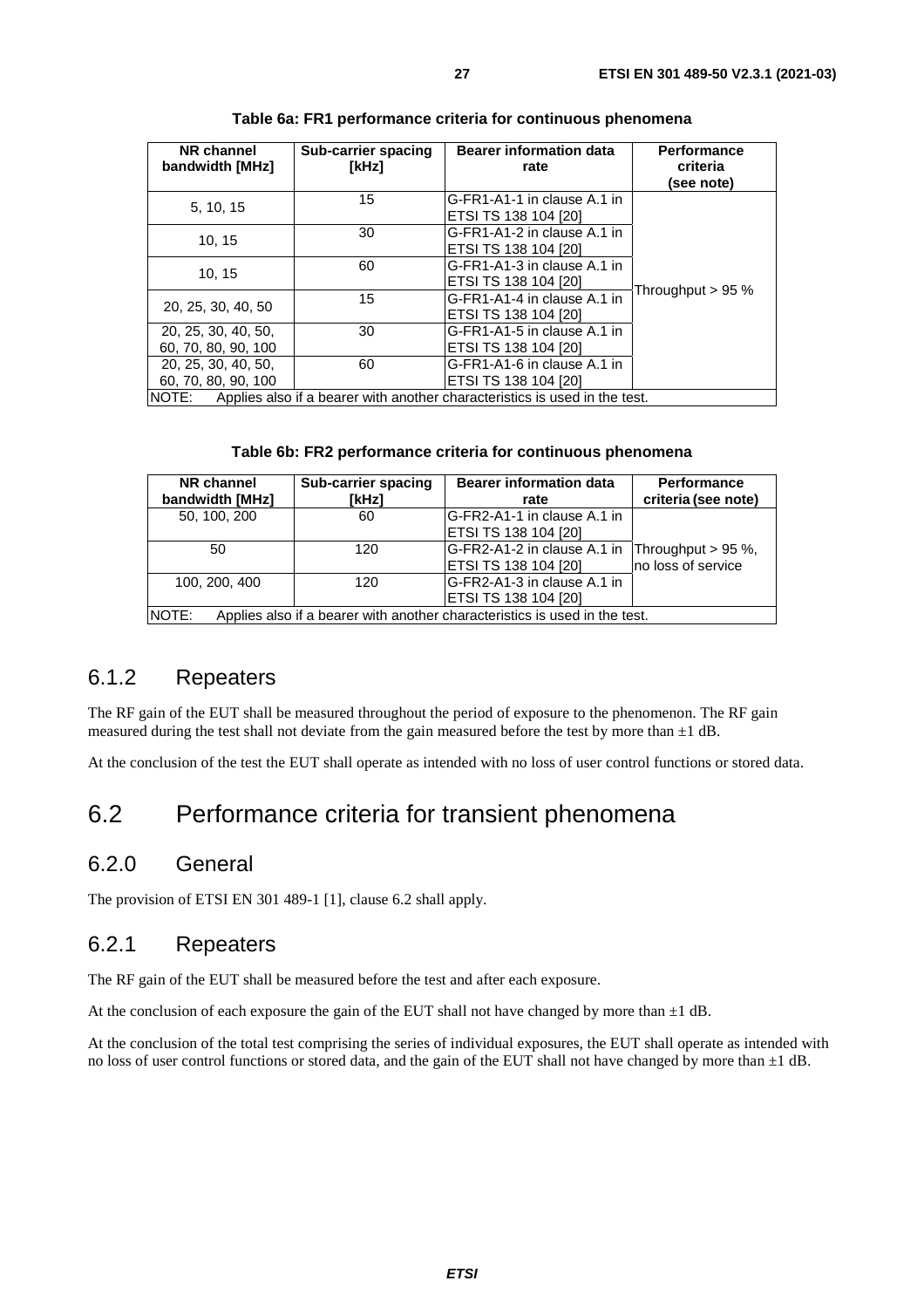# <span id="page-27-0"></span>7 Requirements

# 7.1 Emission

Table 7 below contains the applicability of EMC emission requirements to the relevant ports of equipment within the scope of present document.

| <b>Phenomenon</b> | Port                | Applicability      |                    | Reference clause       |
|-------------------|---------------------|--------------------|--------------------|------------------------|
|                   |                     | <b>Fixed use</b>   | Vehicular use      |                        |
|                   |                     | (e.g. base station | (e.g. mobile       |                        |
|                   |                     | equipment)         | equipment)         |                        |
| Radiated          | Enclosure of        | Applicable for     | Applicable for     | ETSI EN 301 489-1 [1], |
| emission          | ancillary equipment | standalone testing | standalone testing | clause 8.2             |
| Conducted         | DC power            | Applicable         | Applicable         | ETSI EN 301 489-1 [1], |
| emission          | input/output port   |                    |                    | clause 8.3             |
| Conducted         | AC mains            | Applicable         | Not applicable     | ETSI EN 301 489-1 [1], |
| emission          | input/output port   |                    |                    | clause 8.4             |
| Harmonic          | AC mains input port | Applicable         | Not applicable     | ETSI EN 301 489-1 [1], |
| current           |                     |                    |                    | clause 8.5             |
| emissions         |                     |                    |                    |                        |
| Voltage           | AC mains input port | Applicable         | Not applicable     | ETSI EN 301 489-1 [1], |
| fluctuations and  |                     |                    |                    | clause 8.6             |
| flicker           |                     |                    |                    |                        |
| Conducted         | Wired network port  | Applicable         | Not applicable     | ETSI EN 301 489-1 [1], |
| emission          |                     |                    |                    | clause 8.7             |

# 7.2 Immunity

# 7.2.1 General

Table 8 below contains the applicability of EMC immunity requirements to the relevant ports of equipment within the scope of present document.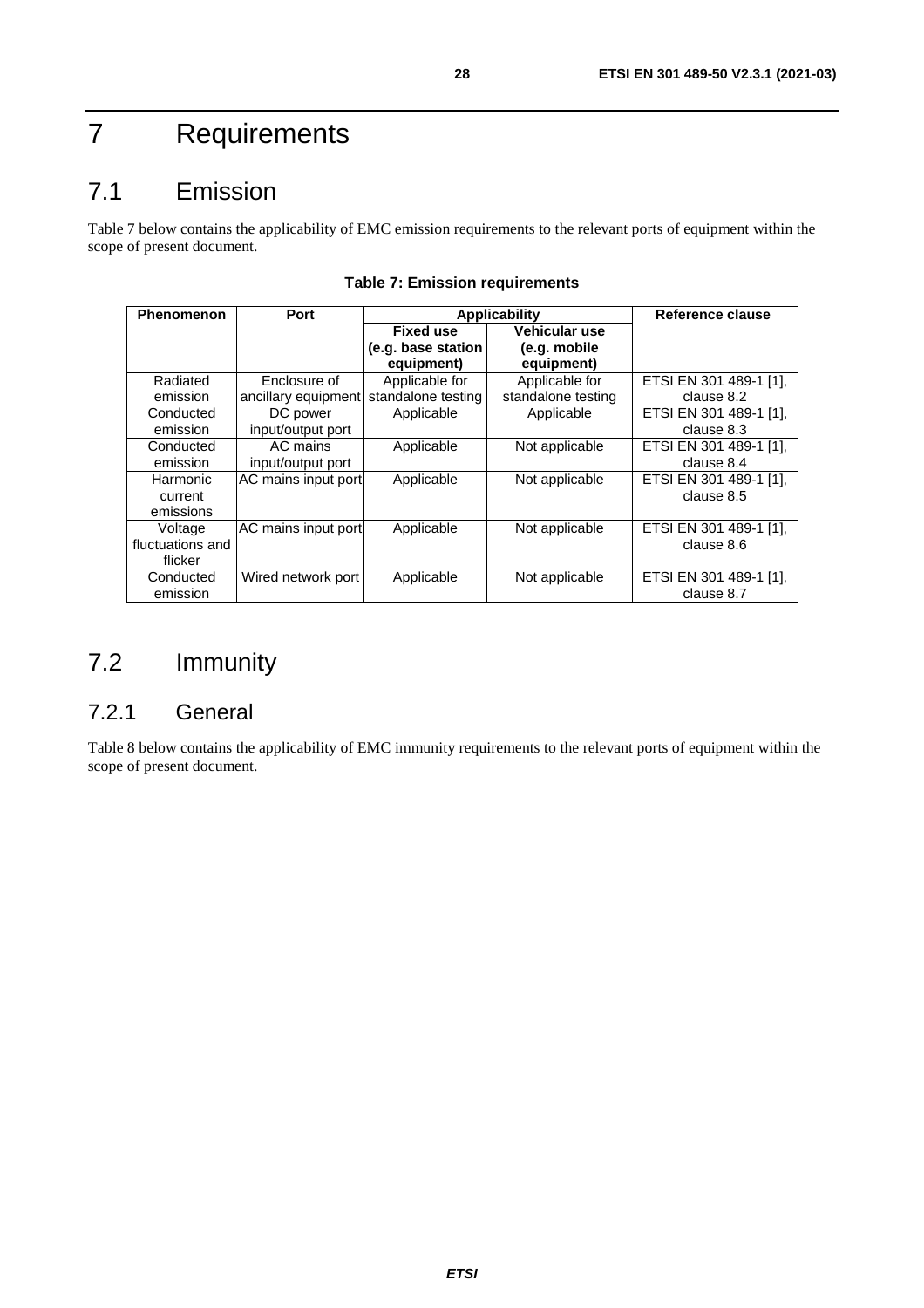<span id="page-28-0"></span>

| Phenomenon               | Port         | <b>Equipment test requirement</b> |                | <b>Reference</b>        | <b>Performance</b> |
|--------------------------|--------------|-----------------------------------|----------------|-------------------------|--------------------|
|                          |              | <b>Fixed use</b>                  | Vehicular use  | clause                  | <b>Criteria</b>    |
|                          |              | (e.g. base station                | (e.g. mobile   |                         | clause             |
|                          |              | equipment)                        | equipment)     |                         |                    |
| RF electromagnetic       | Enclosure    | Applicable                        | applicable     | 7.2.2                   | 6.1                |
| field                    | port         |                                   |                |                         |                    |
| (80 MHz to 6 000 MHz)    |              |                                   |                |                         |                    |
| Electrostatic discharge  | Enclosure    | Applicable                        | Applicable     | ETSI EN 301 489-1 [1],  | 6.2                |
|                          |              |                                   |                | clauses 9.3.1 and 9.3.2 |                    |
| Fast transients common   | Signal/contr | Applicable                        | Not applicable | ETSI EN 301 489-1 [1],  | 6.2                |
| mode                     | ol ports     |                                   |                | clauses 9.4.1 and 9.4.2 |                    |
|                          | Wired        | Applicable                        | Not applicable | ETSI EN 301 489-1 [1],  | 6.2                |
|                          | network      |                                   |                | clauses 9.4.1 and 9.4.2 |                    |
|                          | ports        |                                   |                |                         |                    |
|                          | DC power     | Applicable                        | Not applicable | ETSI EN 301 489-1 [1],  | 6.2                |
|                          | ports        |                                   |                | clauses 9.4.1 and 9.4.2 |                    |
|                          | AC power     | Applicable                        | Not applicable | ETSI EN 301 489-1 [1],  | 6.2                |
|                          | ports        |                                   |                | clauses 9.4.1 and 9.4.2 |                    |
| RF common mode           | Signal/contr | Applicable                        | Applicable     | ETSI EN 301 489-1 [1],  | 6.1                |
| 0,15 MHz to 80 MHz       | ol ports     |                                   |                | clauses 9.5.1 and 9.5.2 |                    |
|                          | Wired        | Applicable                        | Applicable     | ETSI EN 301 489-1 [1],  | 6.1                |
|                          | network      |                                   |                | clauses 9.5.1 and 9.5.2 |                    |
|                          | ports        |                                   |                |                         |                    |
|                          |              |                                   |                |                         |                    |
|                          | DC power     | Applicable                        | Applicable     | ETSI EN 301 489-1 [1],  | 6.1                |
|                          | ports        |                                   |                | clauses 9.5.1 and 9.5.2 |                    |
|                          | AC power     | Applicable                        | Applicable     | ETSI EN 301 489-1 [1],  | 6.1                |
|                          | ports        |                                   |                | clauses 9.5.1 and 9.5.2 |                    |
|                          |              |                                   |                |                         |                    |
| Vehicular transients     | DC power     | Not applicable                    | Applicable     | ETSI EN 301 489-1 [1],  | 6.2                |
| and surges               | input ports  |                                   |                | clauses 9.6.1 and 9.6.2 |                    |
| Voltage dips and         | AC mains     | Applicable                        | Not applicable | ETSI EN 301 489-1 [1],  | 6.2                |
| interruptions            | power input  |                                   |                | clauses 9.7.1 and 9.7.2 |                    |
|                          | ports        |                                   |                |                         |                    |
| Surges, line to line and | AC mains     | Applicable                        | Not applicable | ETSI EN 301 489-1 [1],  | 6.2                |
| line to ground           | power input  |                                   |                | clauses 9.8.1 and 9.8.2 |                    |
|                          | ports        |                                   |                |                         |                    |
|                          | Wired        | Applicable                        | Not applicable | ETSI EN 301 489-1 [1],  | 6.2                |
|                          | network      |                                   |                | clauses 9.8.1 and 9.8.2 |                    |
|                          | ports        |                                   |                |                         |                    |

### **Table 8: Immunity requirements**

# 7.2.2 Modified requirements

The following modified requirements set out in table 9 relate to the immunity requirements set out in ETSI EN 301 489-1 [[1\]](#page-6-0), clause 9.

|  | Table 9: Modified immunity requirements |
|--|-----------------------------------------|
|--|-----------------------------------------|

| Reference to clauses in<br>ETSI EN 301 489-1 [1]                                                                                                                      | Special product-related conditions, additional to or modifying the test configuration in<br>ETSI EN 301 489-1 [1], clause 9.1                                                                                                                                                                  |  |  |  |
|-----------------------------------------------------------------------------------------------------------------------------------------------------------------------|------------------------------------------------------------------------------------------------------------------------------------------------------------------------------------------------------------------------------------------------------------------------------------------------|--|--|--|
| 9. Test methods and levels<br>for immunity tests<br>9.2 Radio frequency<br>electromagnetic field (80 MHz<br>to 6 000 MHz)<br>9.2.2 Test method                        | <b>Test level</b><br>Equipment with EIRP greater than 30 dBm (1 W):<br>For the frequency range 80 MHz to 690 MHz, test level shall be 3 V/m.<br>For the frequency range 690 MHz to 6 000 MHz test level shall be 10 V/m.<br>Equipment with EIRP less than or equal to 30 dBm (1 W) (see note): |  |  |  |
| For the frequency range 80 MHz to 6 000 MHz, test level shall be 3 V/m.<br>NOTE:<br>These systems are intended to form private networks not carrying public services. |                                                                                                                                                                                                                                                                                                |  |  |  |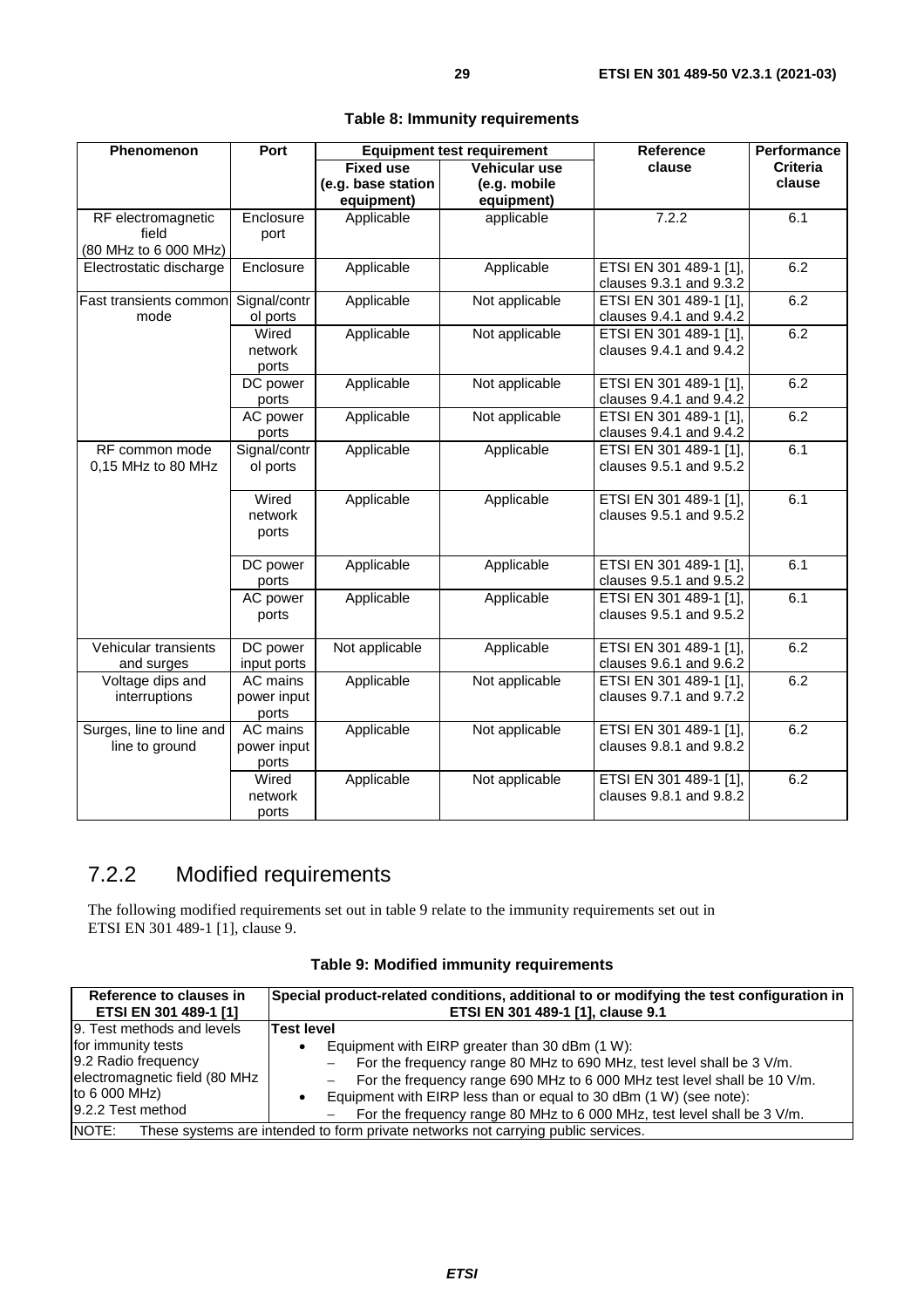# <span id="page-29-0"></span>Annex A (informative): Relationship between the present document and the essential requirements of Directive 2014/53/EU

The present document has been prepared under the Commission's standardisation request C(2015) 5376 final [\[i.15\]](#page-9-0) to provide one voluntary means of conforming to the essential requirements of Directive 2014/53/EU on the harmonisation of the laws of the Member States relating to the making available on the market of radio equipment and repealing Directive 1999/5/EC [\[i.1](#page-8-0)].

Once the present document is cited in the Official Journal of the European Union under that Directive, compliance with the normative clauses of the present document given in table A.1 confers, within the limits of the scope of the present document, a presumption of conformity with the corresponding essential requirements of that Directive and associated EFTA regulations.

|                | Harmonised Standard ETSI EN 301 489-50                                              |                                                  |                                         |                         |                                                                                                                                                            |  |  |
|----------------|-------------------------------------------------------------------------------------|--------------------------------------------------|-----------------------------------------|-------------------------|------------------------------------------------------------------------------------------------------------------------------------------------------------|--|--|
|                | Requirement                                                                         |                                                  |                                         |                         | <b>Requirement Conditionality</b>                                                                                                                          |  |  |
| <b>No</b>      | <b>Description</b>                                                                  | <b>Essential</b><br>requirements<br>of Directive | Clause(s) of the<br>present<br>document | U/C                     | <b>Condition</b>                                                                                                                                           |  |  |
| $\mathbf{1}$   | Emissions: Enclosure of<br>ancillary equipment<br>measured on a standalone<br>basis | 3.1(b)                                           | 7.1                                     | $\overline{U}$          |                                                                                                                                                            |  |  |
| $\overline{2}$ | Emissions: DC power<br>input/output ports                                           | 3.1(b)                                           | 7.1                                     | $\overline{C}$          | Only where equipment has DC power<br>input and/or output ports with a cable<br>length greater than 3 m or from a vehicle<br>power supply.                  |  |  |
| 3              | Emissions: AC mains power<br>input/output ports                                     | 3.1(b)                                           | 7.1                                     | $\overline{C}$          | Only where equipment has AC mains<br>power input and/or output ports.                                                                                      |  |  |
| 4              | Emissions: Harmonic<br>current emission<br>(AC mains input port)                    | 3.1(b)                                           | 7.1                                     | C                       | Only where equipment has AC mains<br>power input ports.                                                                                                    |  |  |
| 5              | Emissions: Voltage<br>fluctuations and flicker<br>(AC mains input ports)            | 3.1(b)                                           | 7.1                                     | $\mathsf{C}$            | Only where equipment has AC mains<br>power input ports.                                                                                                    |  |  |
| 6              | Emissions: Wired network<br>ports                                                   | 3.1(b)                                           | 7.1                                     | $\overline{C}$          | Only where equipment has wired network<br>ports.                                                                                                           |  |  |
| $\overline{7}$ | Immunity: Radio frequency<br>electromagnetic field<br>(80 MHz to 6 000 MHz)         | 3.1(b)                                           | 7.2                                     | $\overline{U}$          |                                                                                                                                                            |  |  |
| 8              | Immunity: Electrostatic<br>discharge                                                | 3.1(b)                                           | 7.2                                     | $\overline{U}$          |                                                                                                                                                            |  |  |
| 9              | Immunity: Fast transients<br>common mode                                            | 3.1(b)                                           | 7.2                                     | $\overline{\mathsf{C}}$ | Only where equipment has AC mains<br>power input ports or DC power ports or<br>signal/control ports or wired network ports<br>with cables longer than 3 m. |  |  |
| 10             | Immunity: Radio frequency<br>common mode                                            | 3.1(b)                                           | $\overline{7.2}$                        | $\mathsf{C}$            | Only where equipment has AC mains<br>power input ports or DC power ports or<br>signal/control ports or wired network ports<br>with cables longer than 3 m. |  |  |
| 11             | Immunity: Transients and<br>surges in the vehicular<br>environment                  | 3.1(b)                                           | $\overline{7.2}$                        | $\mathsf{C}$            | Only where equipment is connected to<br>vehicle power supply.                                                                                              |  |  |
| 12             | Immunity: Voltage dips and<br>interruptions                                         | 3.1(b)                                           | 7.2                                     | $\mathsf{C}$            | Only where equipment has AC mains<br>power input ports.                                                                                                    |  |  |
| 13             | Immunity: Surges, line to<br>line and line to ground                                | 3.1(b)                                           | 7.2                                     | $\mathsf{C}$            | Only where equipment has AC mains<br>power input ports and/or wired network<br>ports.                                                                      |  |  |

#### **Table A.1: Relationship between the present document and the essential requirements of Directive 2014/53/EU**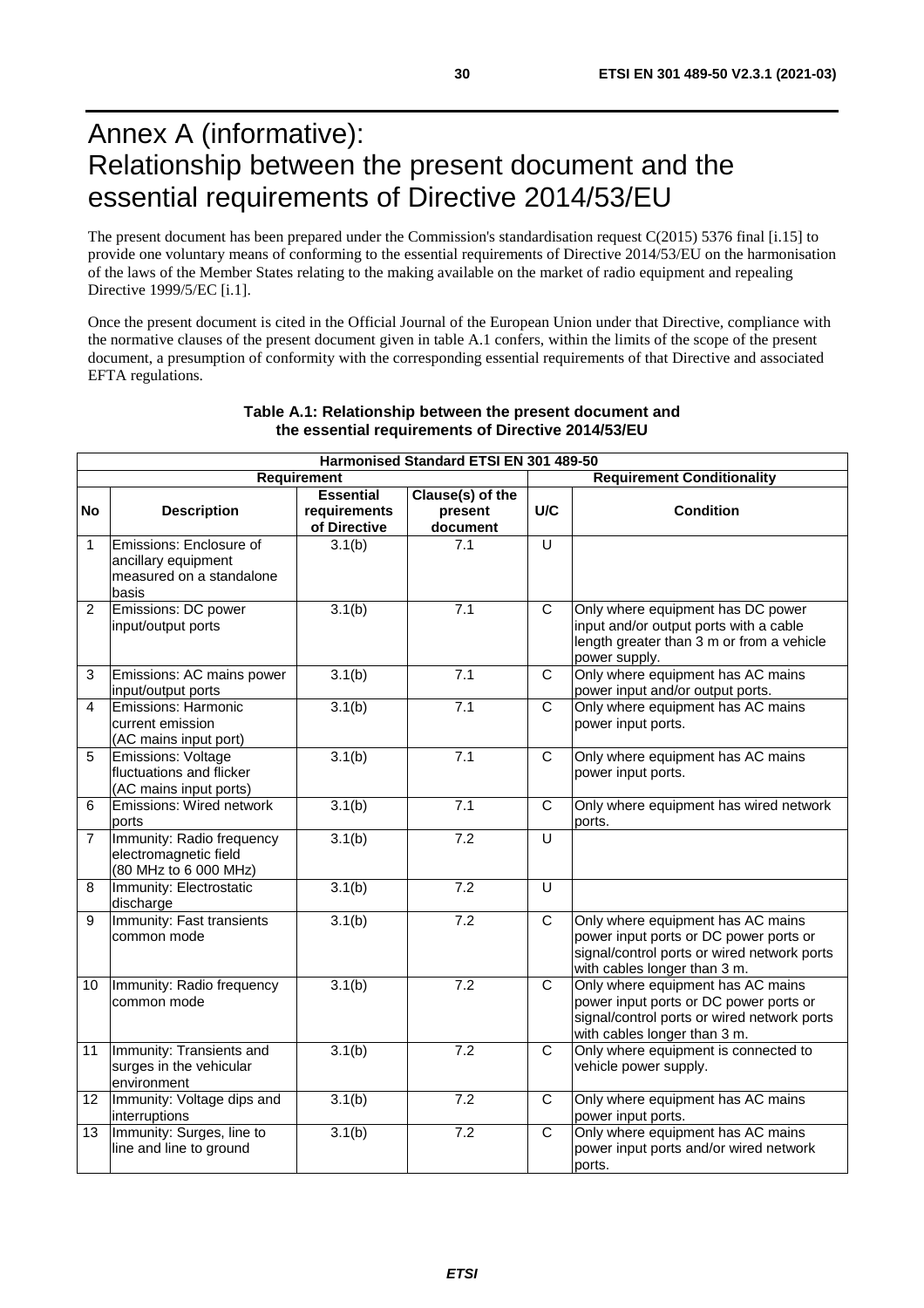#### **Key to columns:**

#### **Requirement:**

No A unique identifier for one row of the table which may be used to identify a requirement.

**Description** A textual reference to the requirement.

#### **Essential requirements of Directive**

Identification of article(s) defining the requirement in the Directive.

#### **Clause(s) of the present document**

 Identification of clause(s) defining the requirement in the present document unless another document is referenced explicitly.

#### **Requirement Conditionality:**

- **U/C** Indicates whether the requirement is unconditionally applicable (U) or is conditional upon the manufacturer's claimed functionality of the equipment (C).
- **Condition** Explains the conditions when the requirement is or is not applicable for a requirement which is classified "conditional".

Presumption of conformity stays valid only as long as a reference to the present document is maintained in the list published in the Official Journal of the European Union. Users of the present document should consult frequently the latest list published in the Official Journal of the European Union.

Other Union legislation may be applicable to the product(s) falling within the scope of the present document.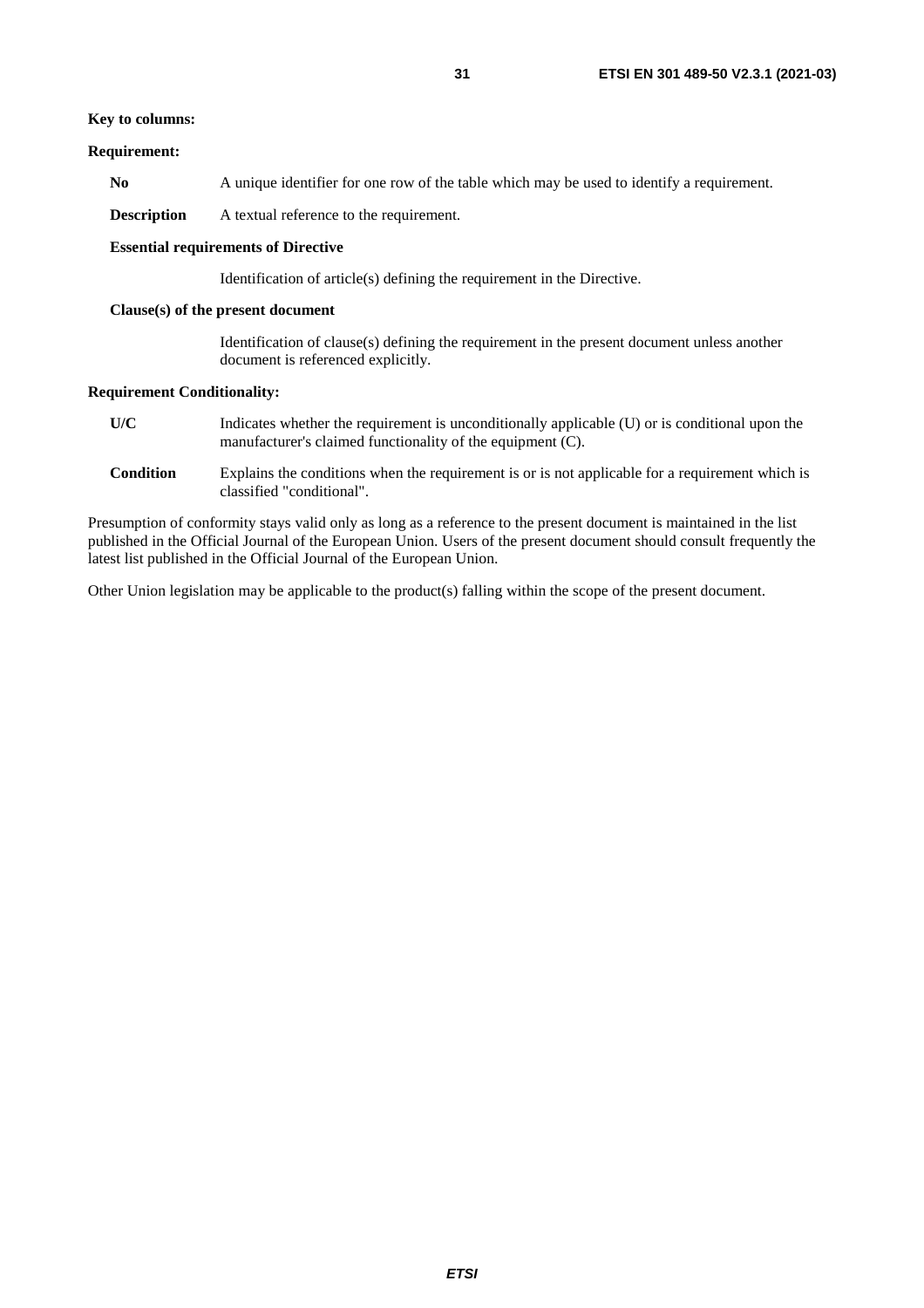<span id="page-31-0"></span>

| <b>Version</b> | Information about changes                                                                                                                                                                                                                                |
|----------------|----------------------------------------------------------------------------------------------------------------------------------------------------------------------------------------------------------------------------------------------------------|
| 1.2.1          | First publication.                                                                                                                                                                                                                                       |
|                | New edition for RED; Updates for multi-band BS.                                                                                                                                                                                                          |
| 2.1.1          | Radiated immunity testing to a continuous sweep between 80 MHz and 690 MHz at<br>3 V/m and 690 MHz and 6 000 MHz at 10 V/m as opposed to the previous frequency<br>range of 80 MHz to 1 000 MHz and 1 400 MHz to 2 700 MHz at 3 V/m in earlier editions. |
| 2.2.1          | Small editorial corrections.                                                                                                                                                                                                                             |
| 2.3.1          | Updated with requirements for new technologies LTE LAA, LTE with NB-IoT, NB-IoT<br>standalone and NR. Added special requirements for OTA AAS type of BS.<br>Split up RF radiated immunity requirement into two power classes.                            |